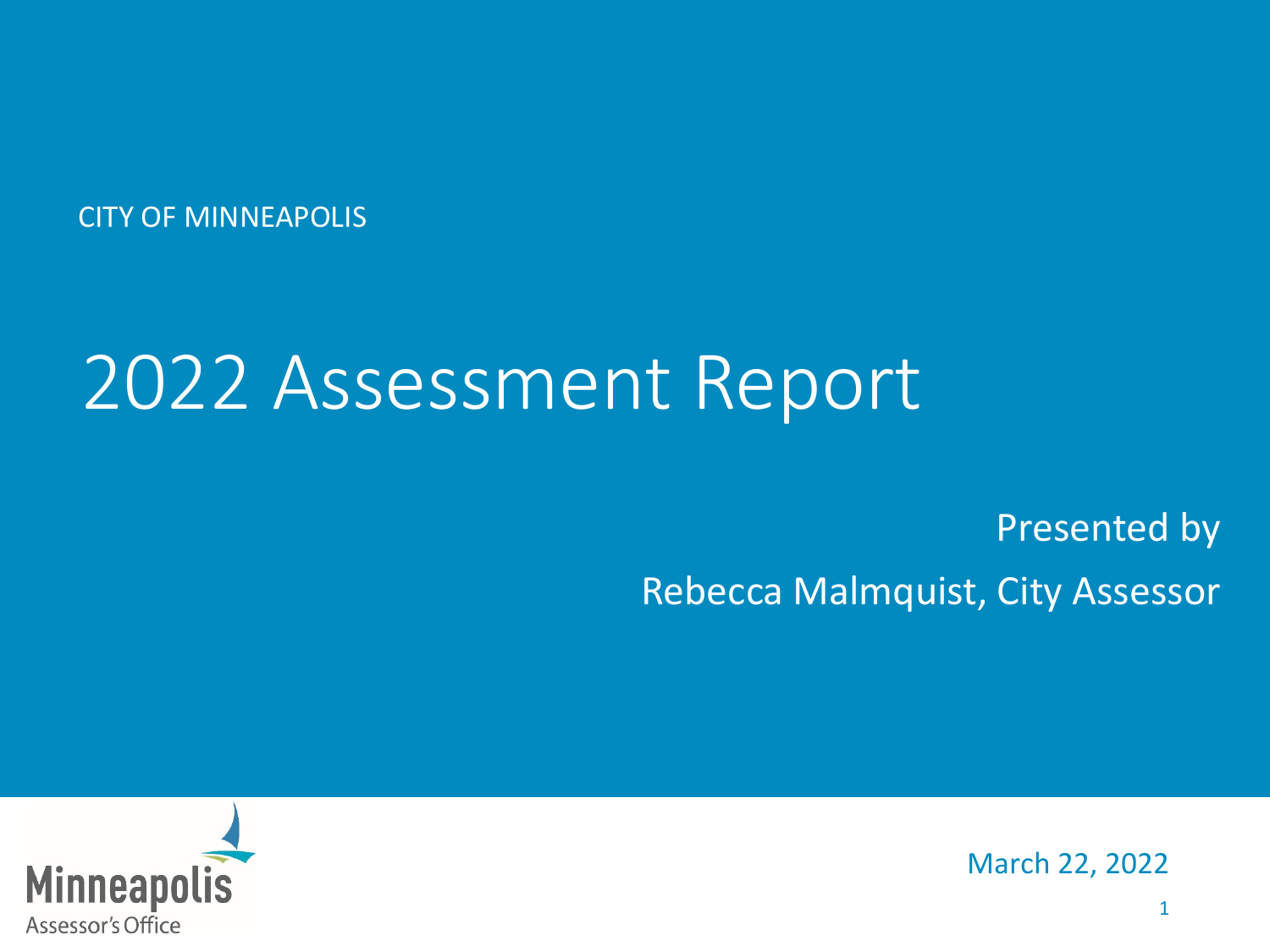## 2022 Assessment Summary

- The assessment of nearly 131,000 properties is complete.
- The Notices of Valuation and Classification were mailed on March 18.
- The 2022 property assessment applies to property taxes payable in 2023.
- The assessment reflects sales that occurred between October 2020 and September 2021.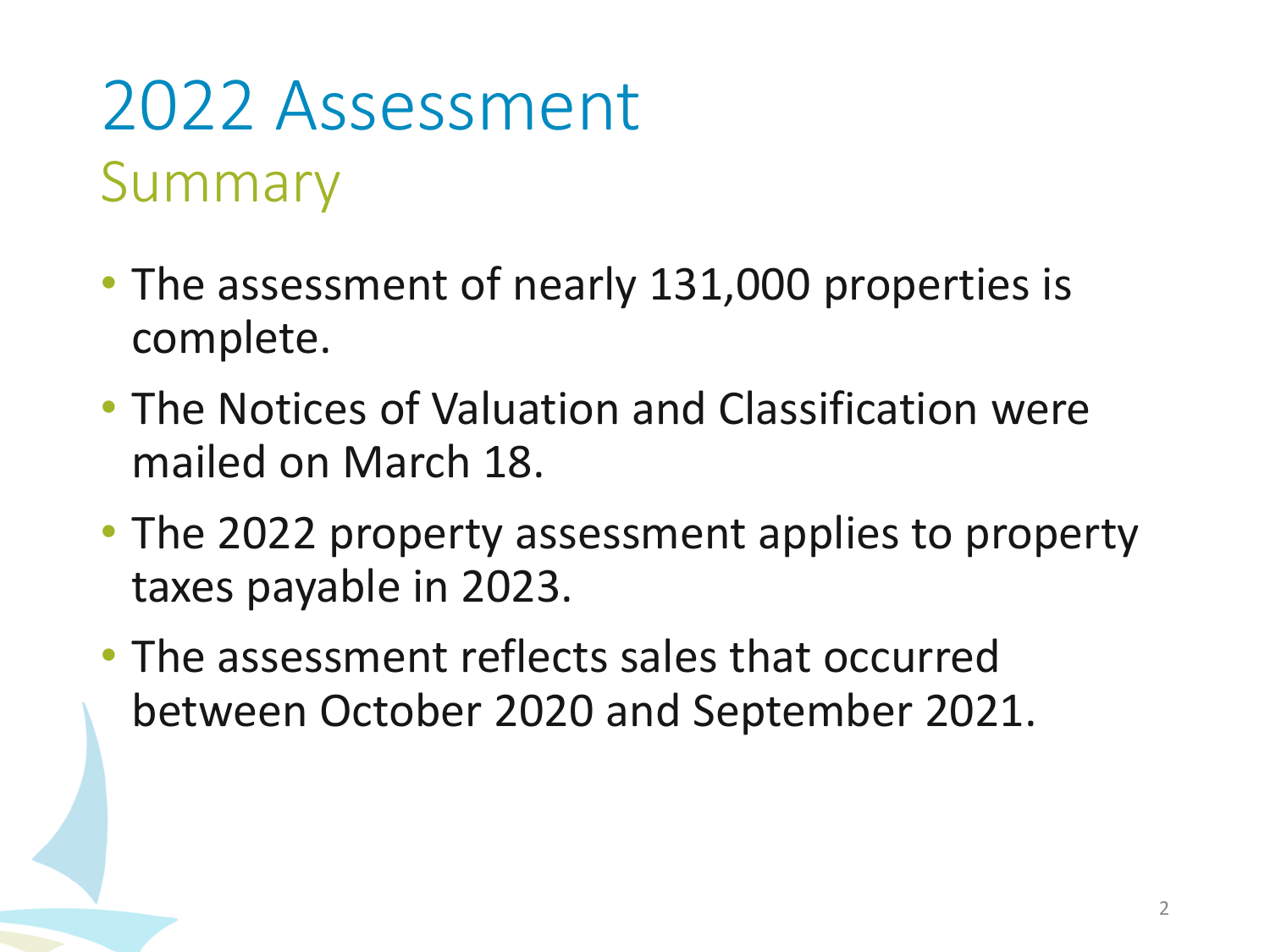# How a Value becomes a Tax

**In Minnesota, property taxes are based on property's value, use and local government budgets.**

- **Market Value:** Set by the Assessor to reflect how a property would sell on the open market.
- **Classification:** Set by the Assessor according to the property's use. Each classification pays a different class rate as determined by the legislature.
- **Tax Rate:** Based on the budgets set by local governments including: the City, County, Watershed District and School District.

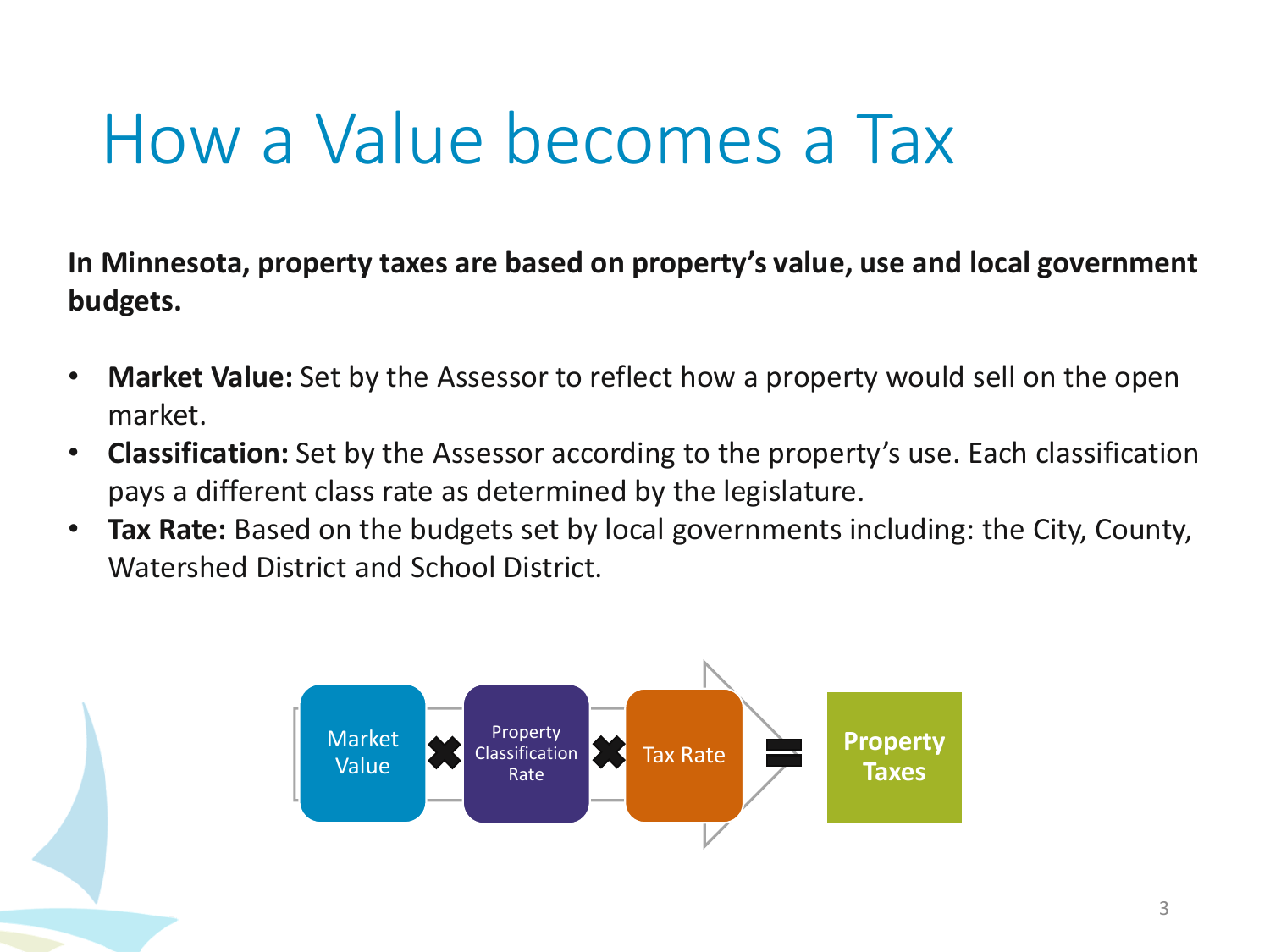#### How a Value becomes a Tax



| <b>Property Type</b>         | <b>Market Value</b> | <b>Class Rate</b> | <b>Net Tax Capacity</b> | <b>Tax Rate</b> | <b>Taxes</b> |
|------------------------------|---------------------|-------------------|-------------------------|-----------------|--------------|
| Residential                  | \$300,000           | 1.00%             | \$3,000                 | 118%            | \$3,600      |
| Apartment                    | \$300,000           | 1.25%             | \$3,750                 | 118%            | \$4,400      |
| Commercial and<br>Industrial | \$300,000           | 2.00%             | \$6,000                 | 118%            | \$7,100      |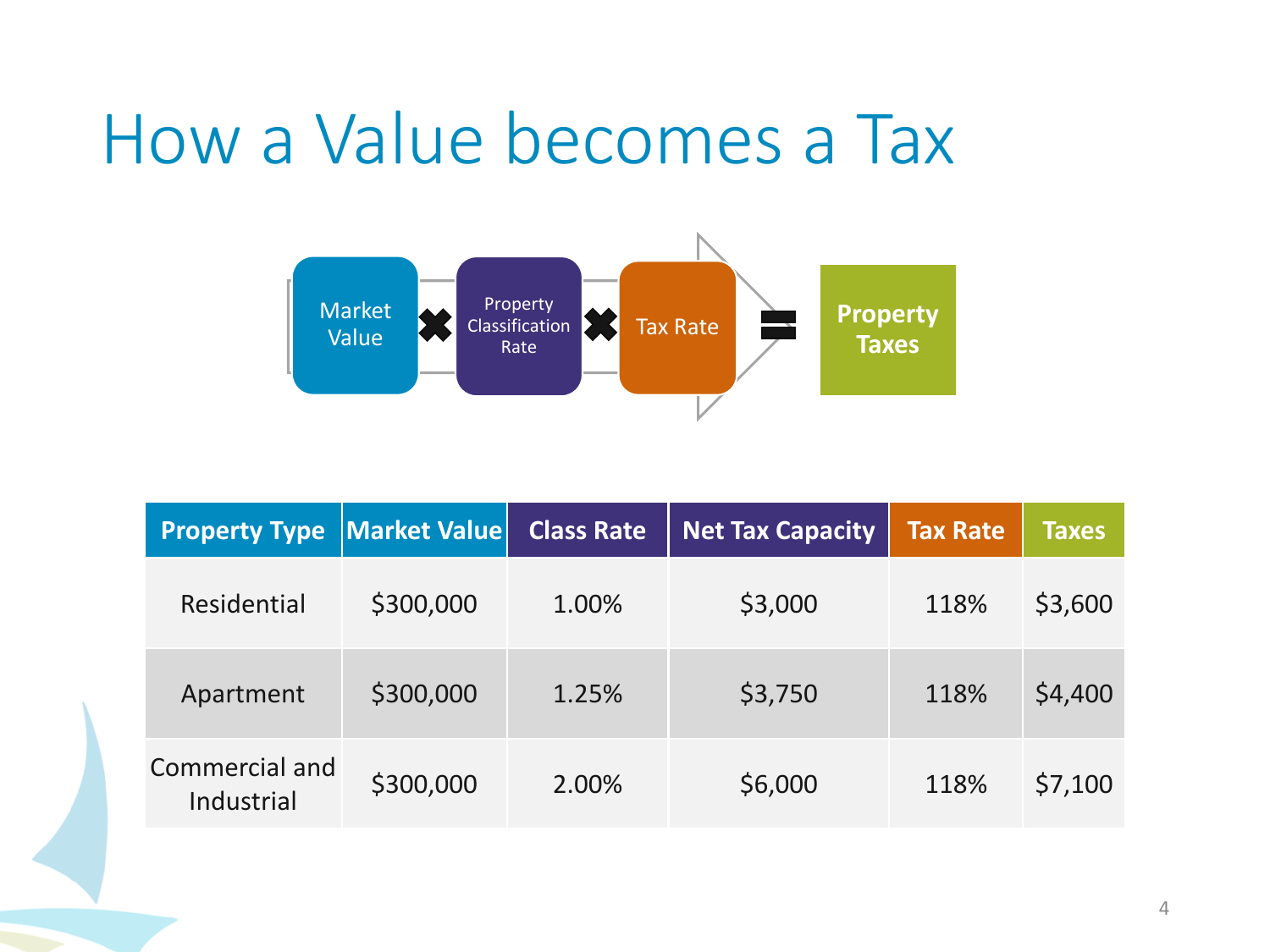### 2022 Assessment Summary



**City Total Estimated Market Value (EMV)**

*\*Includes Real and Personal Property. Excludes State Assessed Property (Utilities and Railroads)*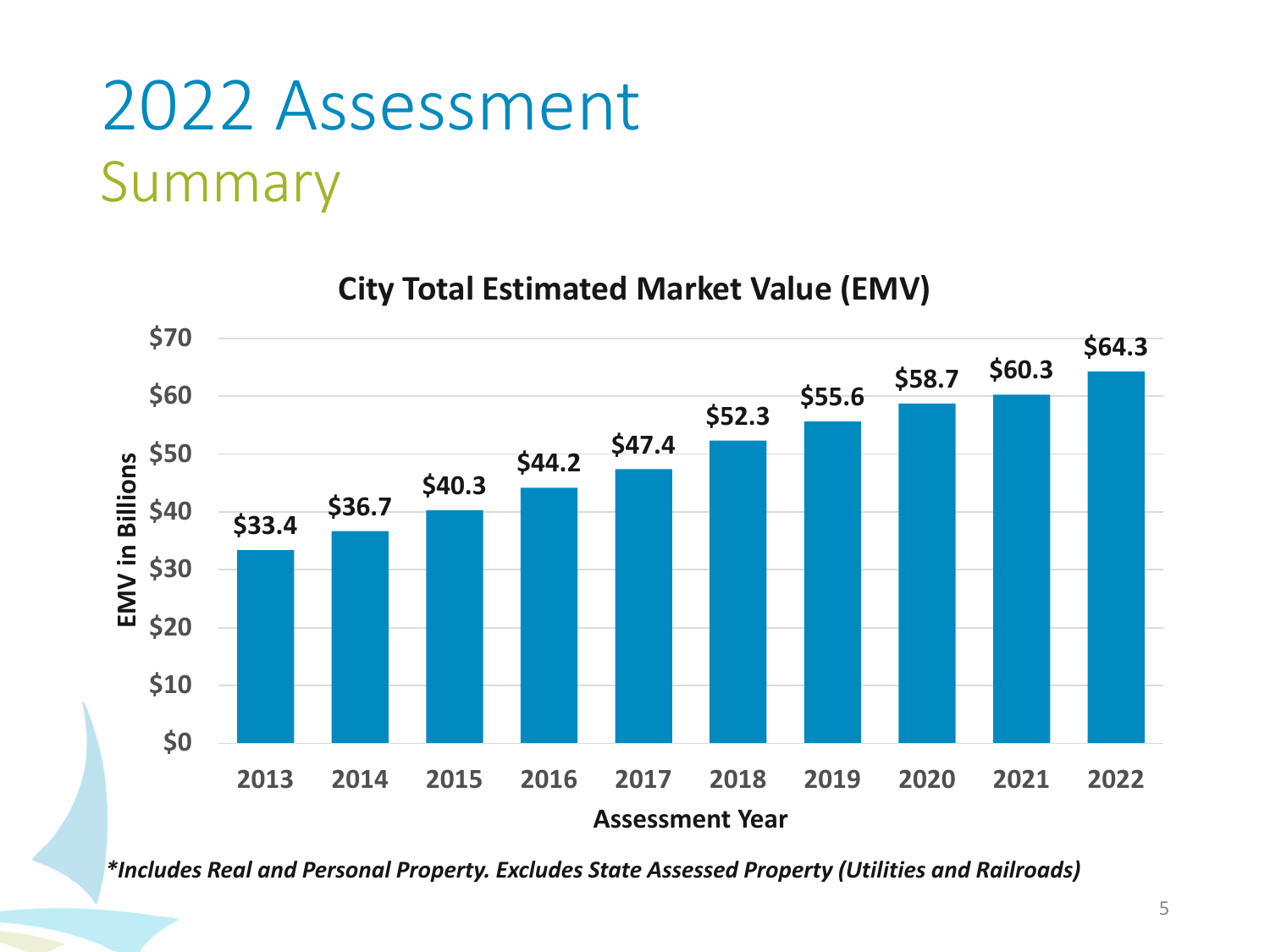#### 2022 Assessment EMV vs NTC

#### **2022 Estimated Market Values Vs. Net Tax Capacity By Property Type**

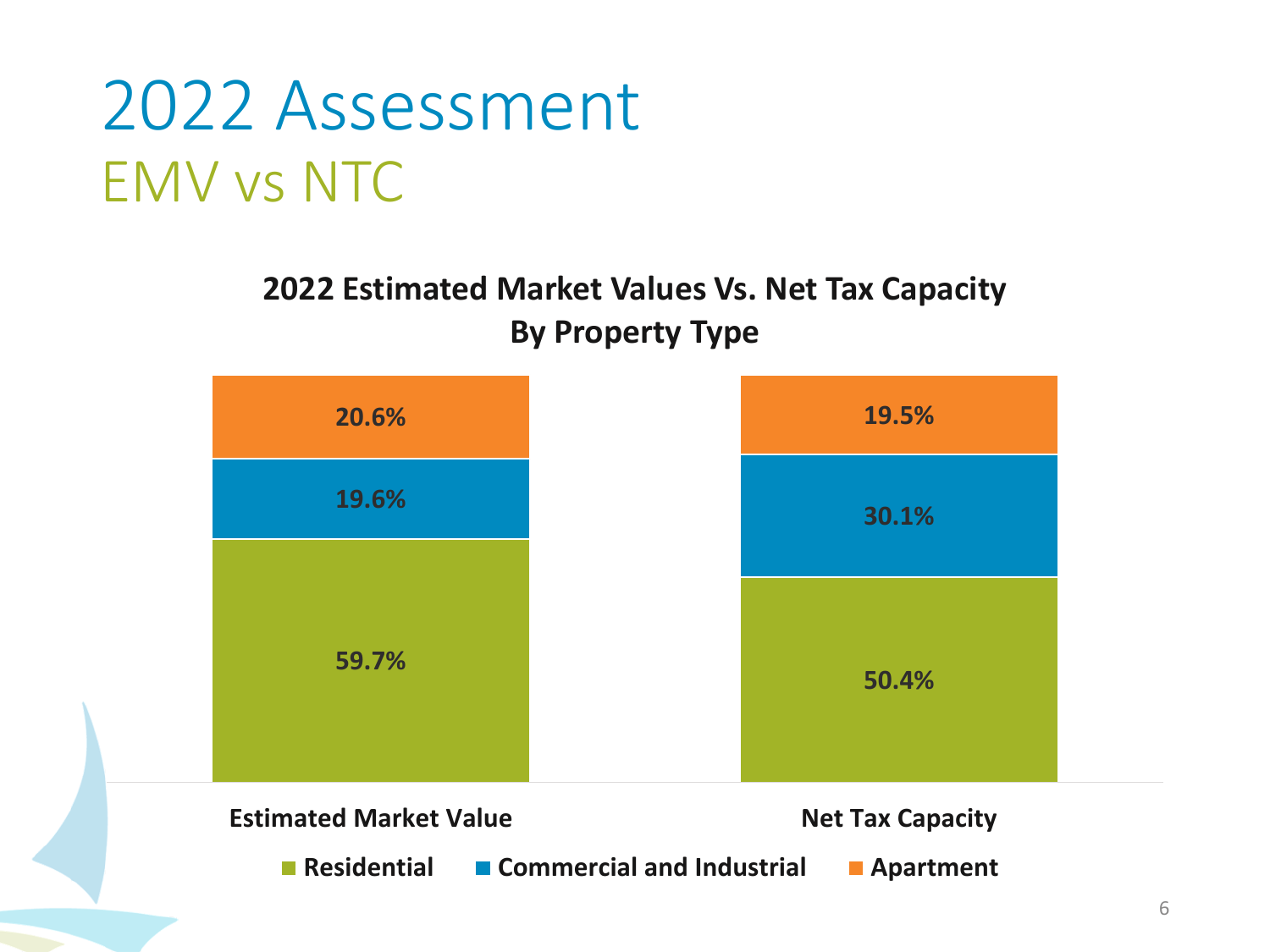#### Net Tax Capacity 2013 - 2022

#### **NTC by Property Type as a Percentage of Total NTC**

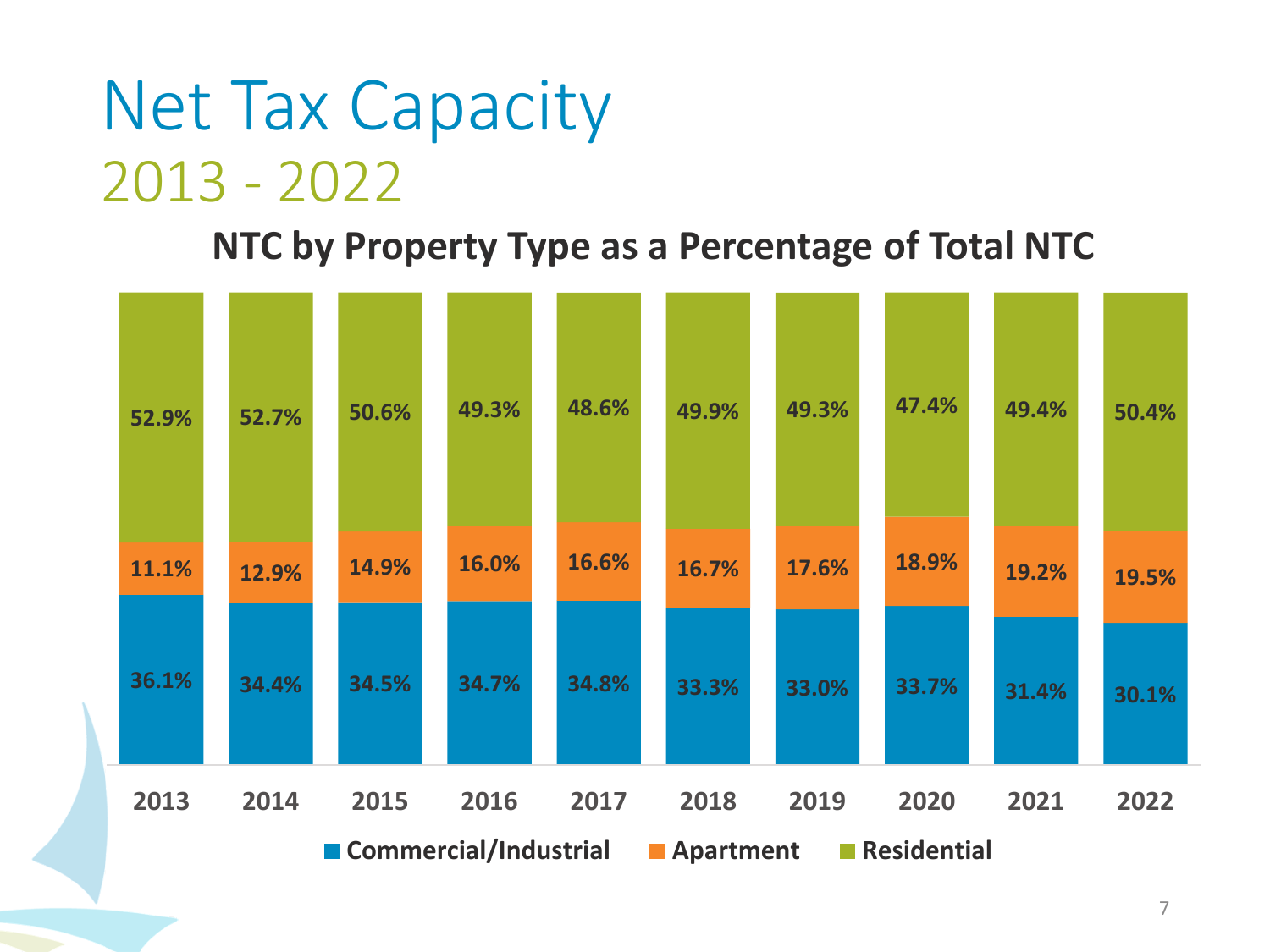## 2022 Assessment EMV by Ward

**Property Type:**



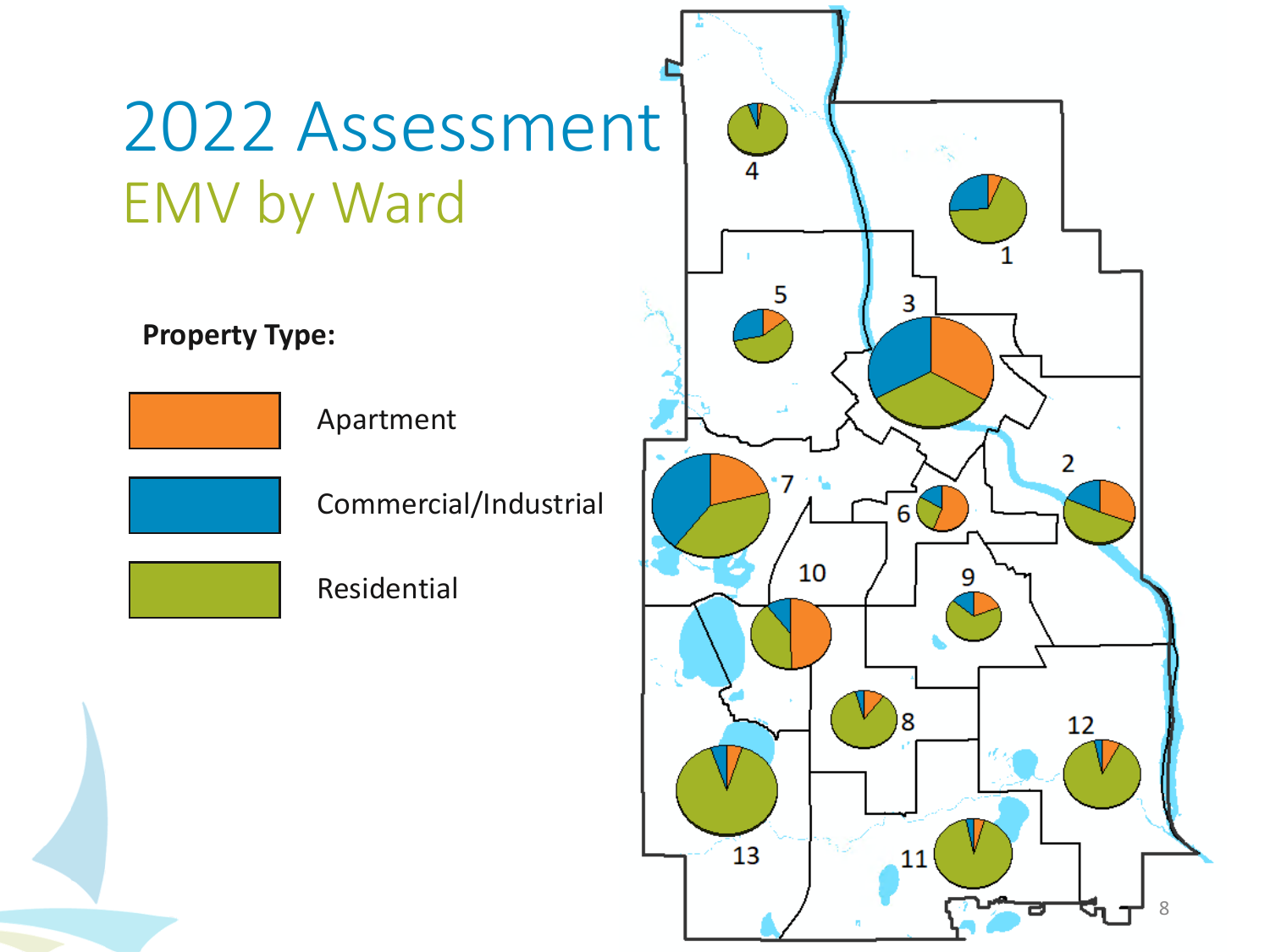#### EMV Growth by Ward 2021 vs 2022

#### **EMV Growth by Ward – All Property Types**

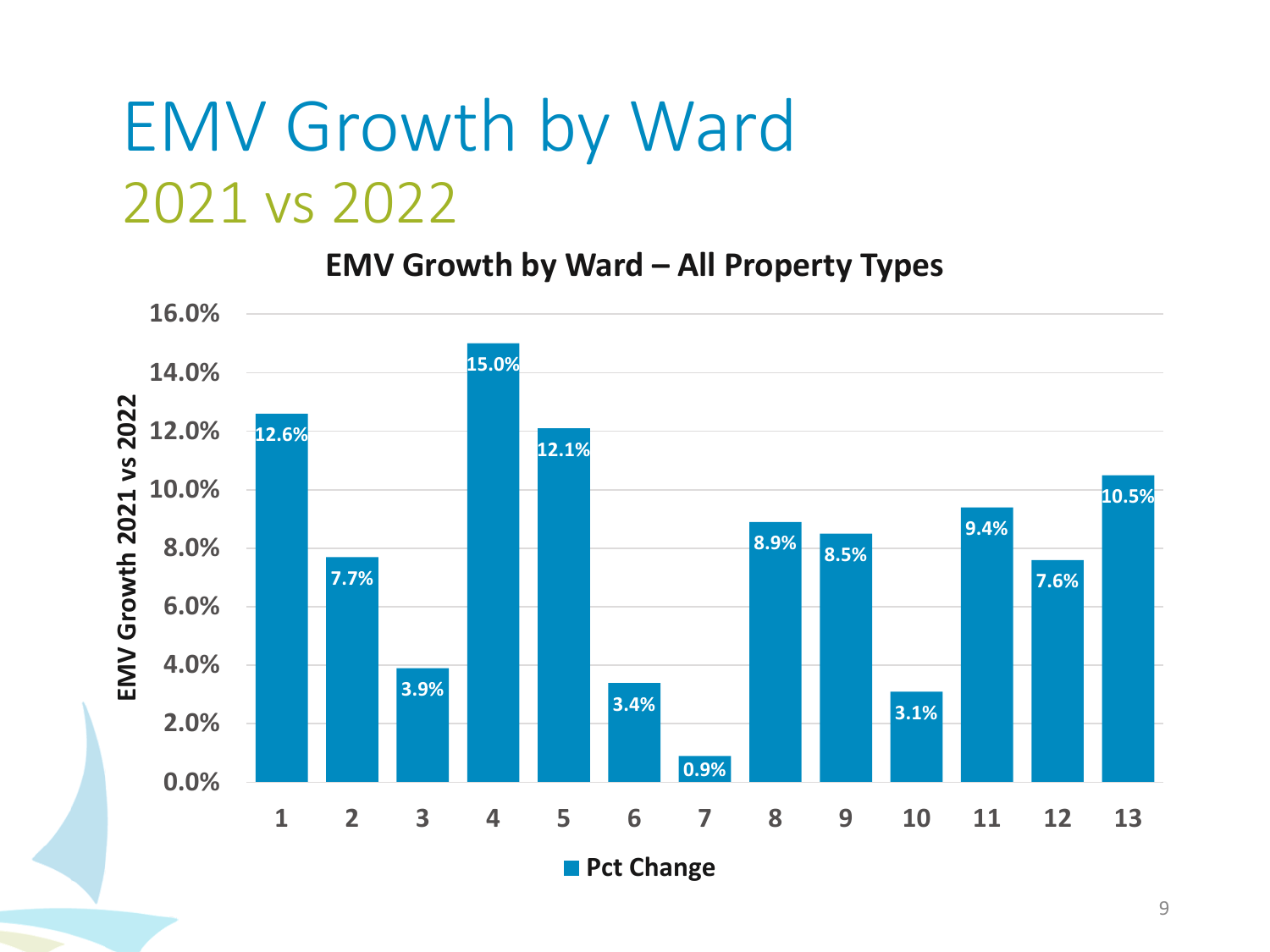#### Residential Growth History 2013 through 2022

**EMV Growth – All Residential Property Types**

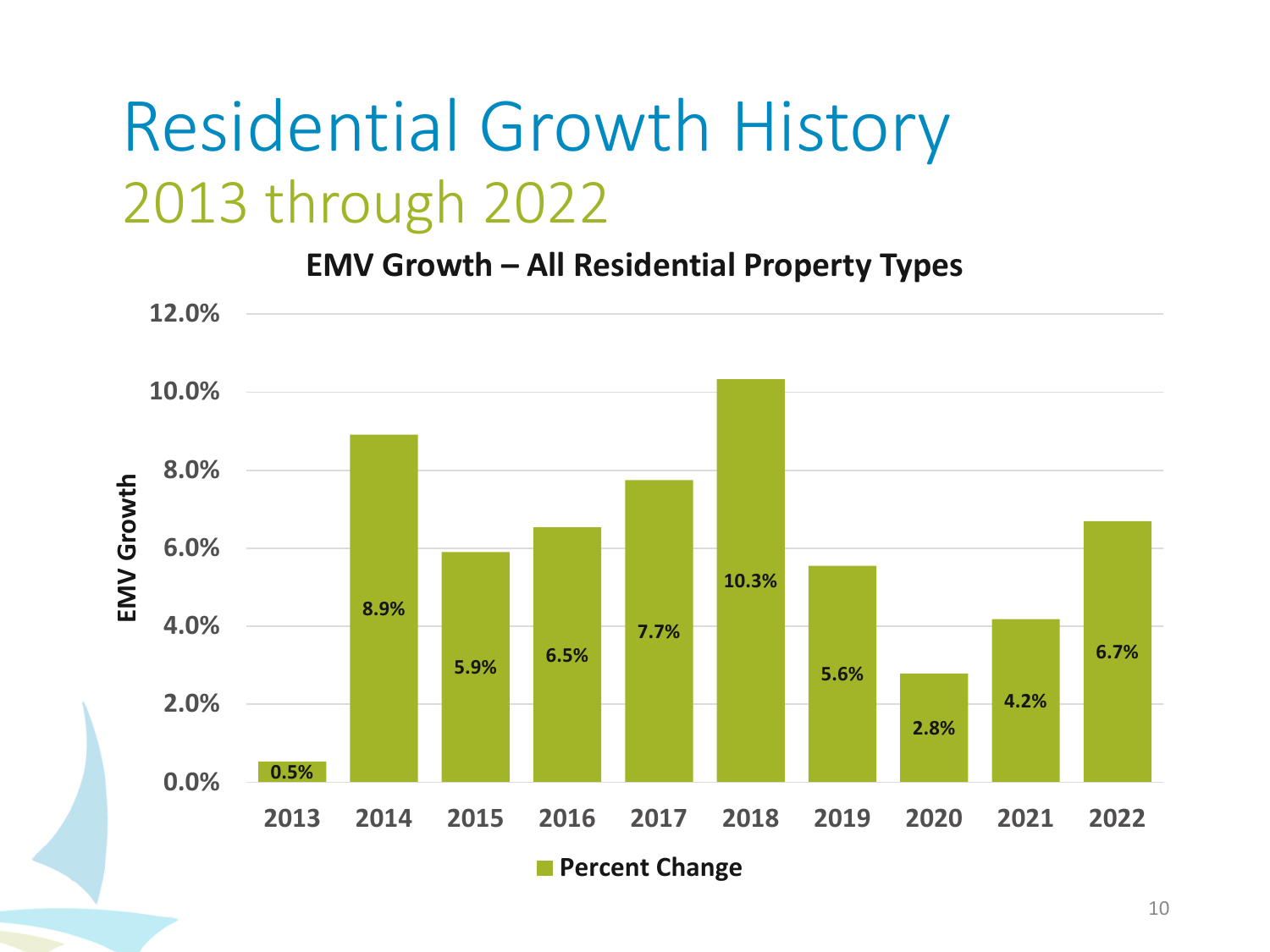#### 2022 Assessment Residential Growth

| <b>Property Type</b>       | 2021 Total EMV | 2022 Total EMV | <b>2022 New</b><br><b>Construction</b> | <b>Net Change</b><br>(Less New<br><b>Construction</b> ) |
|----------------------------|----------------|----------------|----------------------------------------|---------------------------------------------------------|
| Condominium /<br>Townhouse | \$5.8 Billion  | \$5.9 Billion  | \$121.8 Million                        | $-1.4%$                                                 |
| Duplex / Triplex           | \$4.1 Billion  | \$4.5 Billion  | \$33.9 Million                         | $+7.8%$                                                 |
| Single Family              | \$25.6 Billion | \$27.9 Billion | \$208.4 Million                        | $+8.3%$                                                 |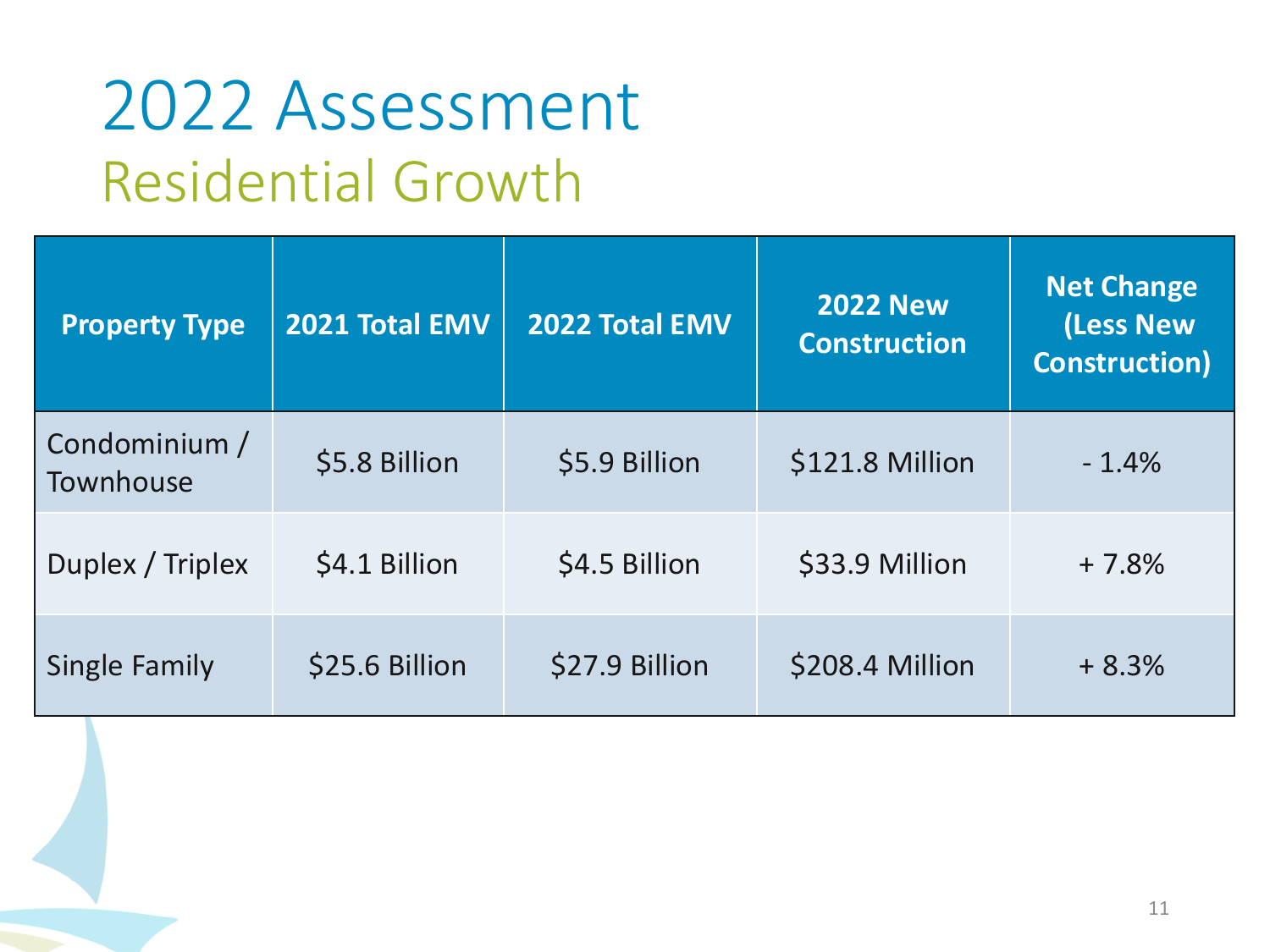## 2022 Assessment Residential Sales Ratio Statistics

| <b>Property Type</b>      | <b>Sale</b><br><b>Count</b> | <b>Median Sales</b><br><b>Ratio</b><br>(90 To 105%) | <b>COD</b><br><b>(Below 15)</b> | <b>PRD</b><br>(97 T <sub>0</sub> 103) |
|---------------------------|-----------------------------|-----------------------------------------------------|---------------------------------|---------------------------------------|
| Condominium /<br>Townhome | 1,570                       | 96.9%                                               | 6.4                             | 100.6                                 |
| Duplex / Triplex          | 668                         | 95.5%                                               | 6.7                             | 100.7                                 |
| <b>Single Family</b>      | 4,448                       | 95.5%                                               | 6.6                             | 100.6                                 |
| <b>All Residential</b>    | 6,686                       | 95.7%                                               | 6.6                             | 100.7                                 |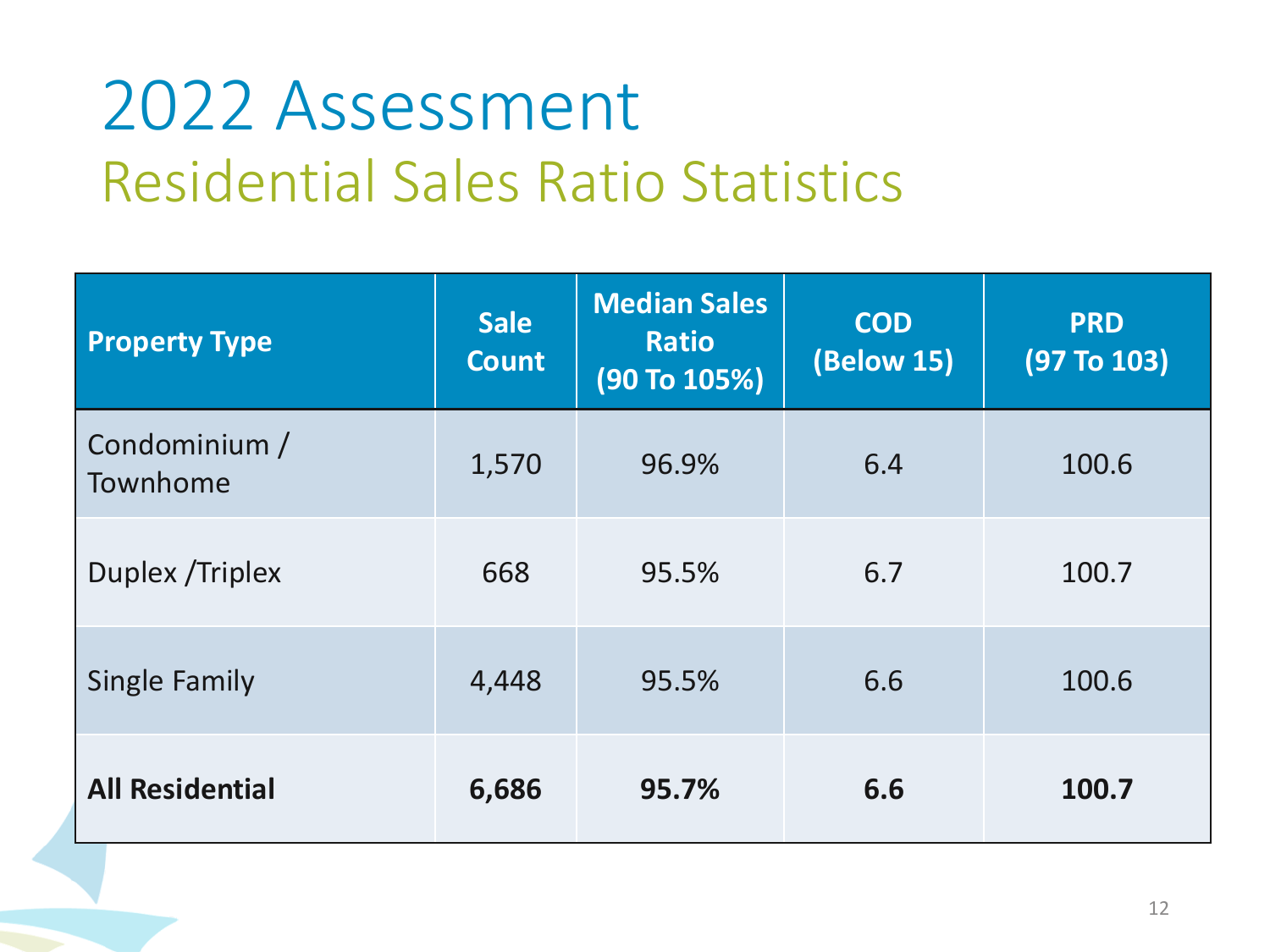# 2022 Assessment Residential Sales Ratio Statistics

| <b>Assessment Year</b> | <b>Sale Count</b> | <b>Median Sales</b><br><b>Ratio</b><br>(90 To 105%) | <b>COD</b><br><b>(Below 15)</b> | <b>PRD</b><br>(97 T <sub>0</sub> 103) |
|------------------------|-------------------|-----------------------------------------------------|---------------------------------|---------------------------------------|
| 2022                   | 6,686             | 95.7%                                               | 6.6                             | 101                                   |
| 2021                   | 4,990             | 95.7%                                               | 7.2                             | 101                                   |
| 2020                   | 5,220             | 95.8%                                               | 8.1                             | 100                                   |
| 2019                   | 5,222             | 97.5%                                               | 9.6                             | 100                                   |
| 2018                   | 5,097             | 96.1%                                               | 10.1                            | 99                                    |
| 2017                   | 5,420             | 94.2%                                               | 9.9                             | 100                                   |
| 2016                   | 5,083             | 94.2%                                               | 12.1                            | 100                                   |
| 2015                   | 4,987             | 95.4%                                               | 10.6                            | 101                                   |
| 2014                   | 4,130             | 94.7%                                               | 12.5                            | 102                                   |
| 2013                   | 4,023             | 91.3%                                               | 11.1                            | 102                                   |

**\*34% increase in residential sales volume vs 2021. Highest sales volume since 2006.**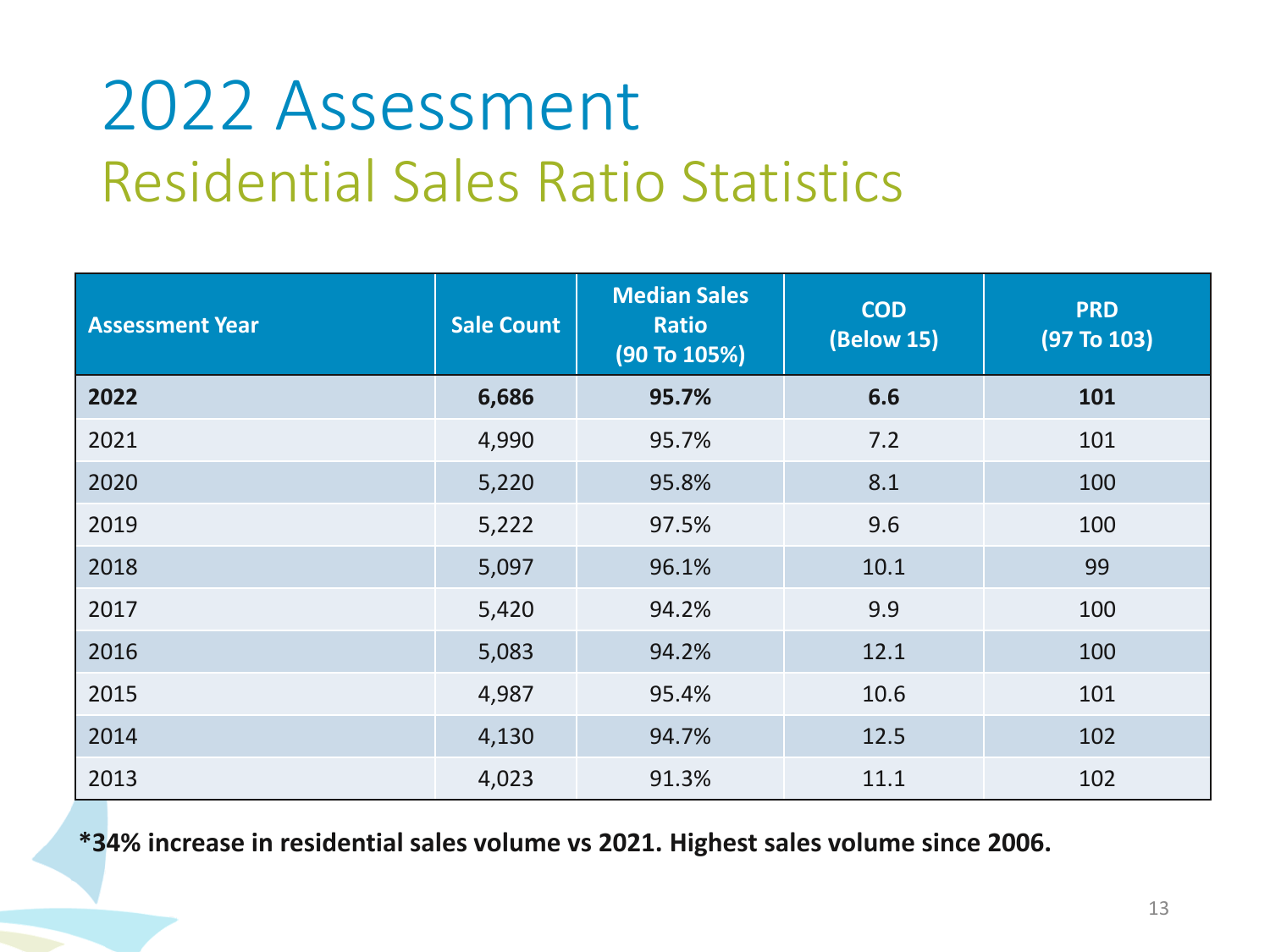## 2022 Assessment Single Family Residential

Median Sale Price vs Median EMV

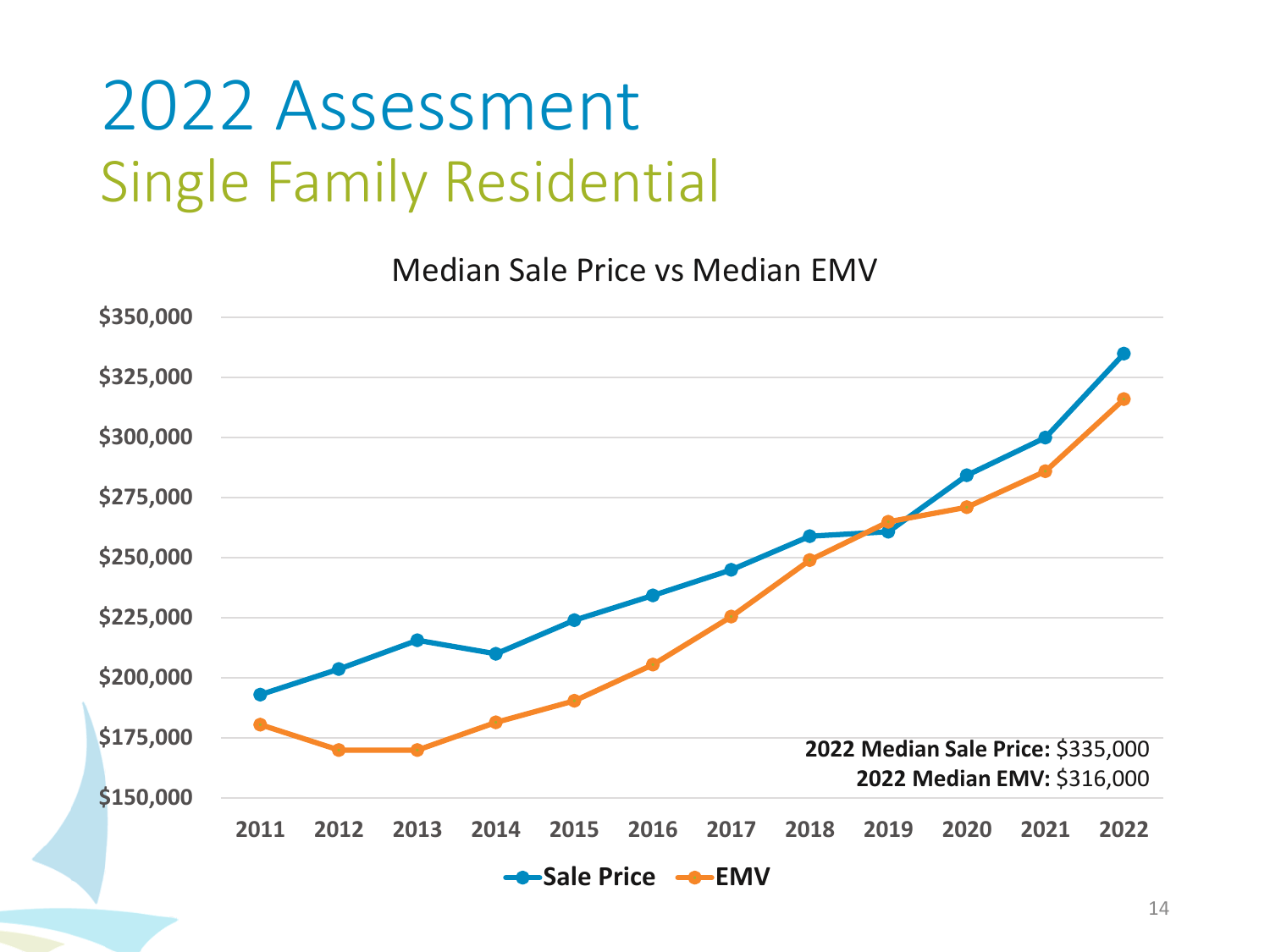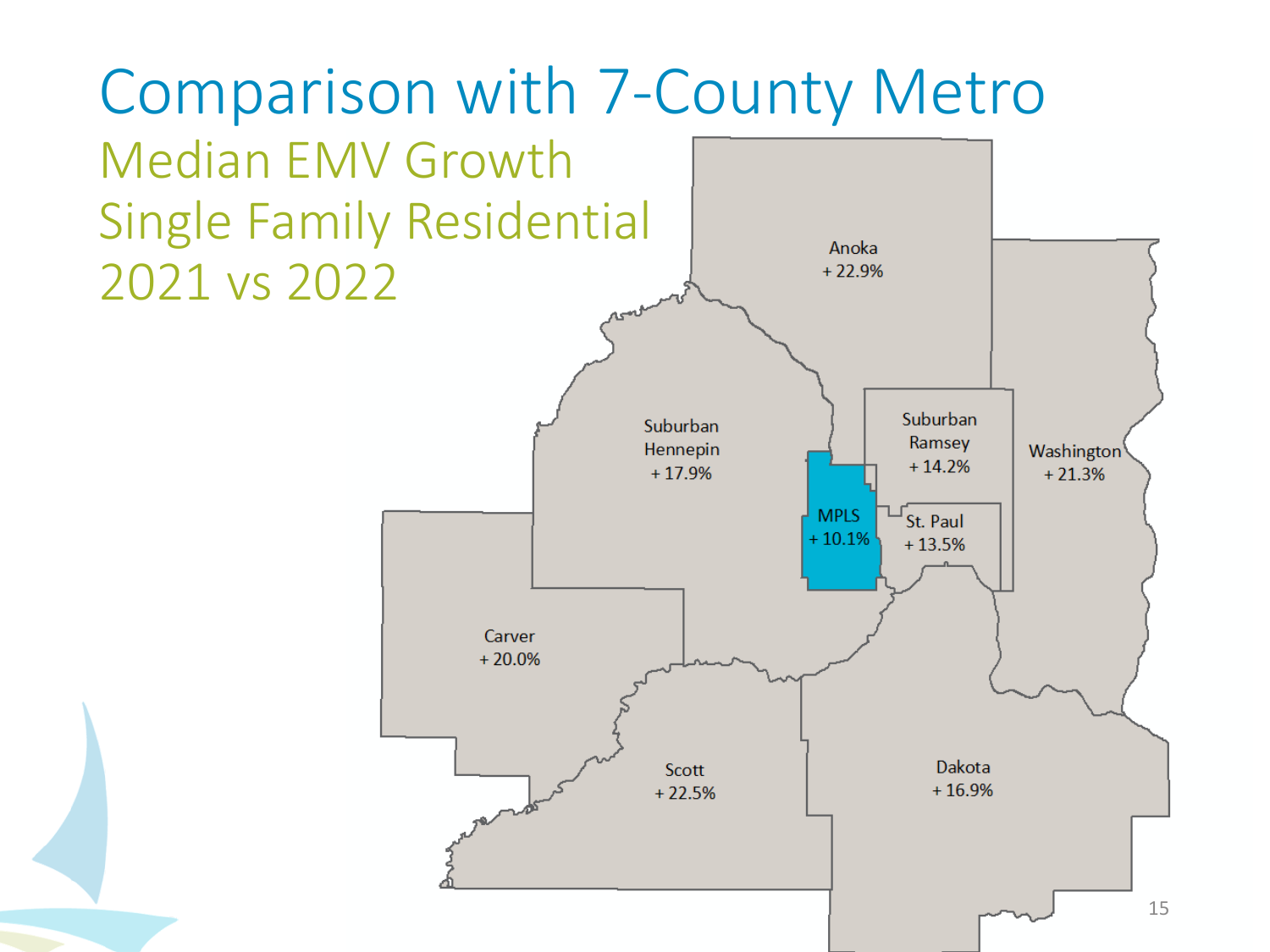#### 2022 Assessment Single Family Residential Growth

**Estimated Market Value Changes (2021 vs 2022)**

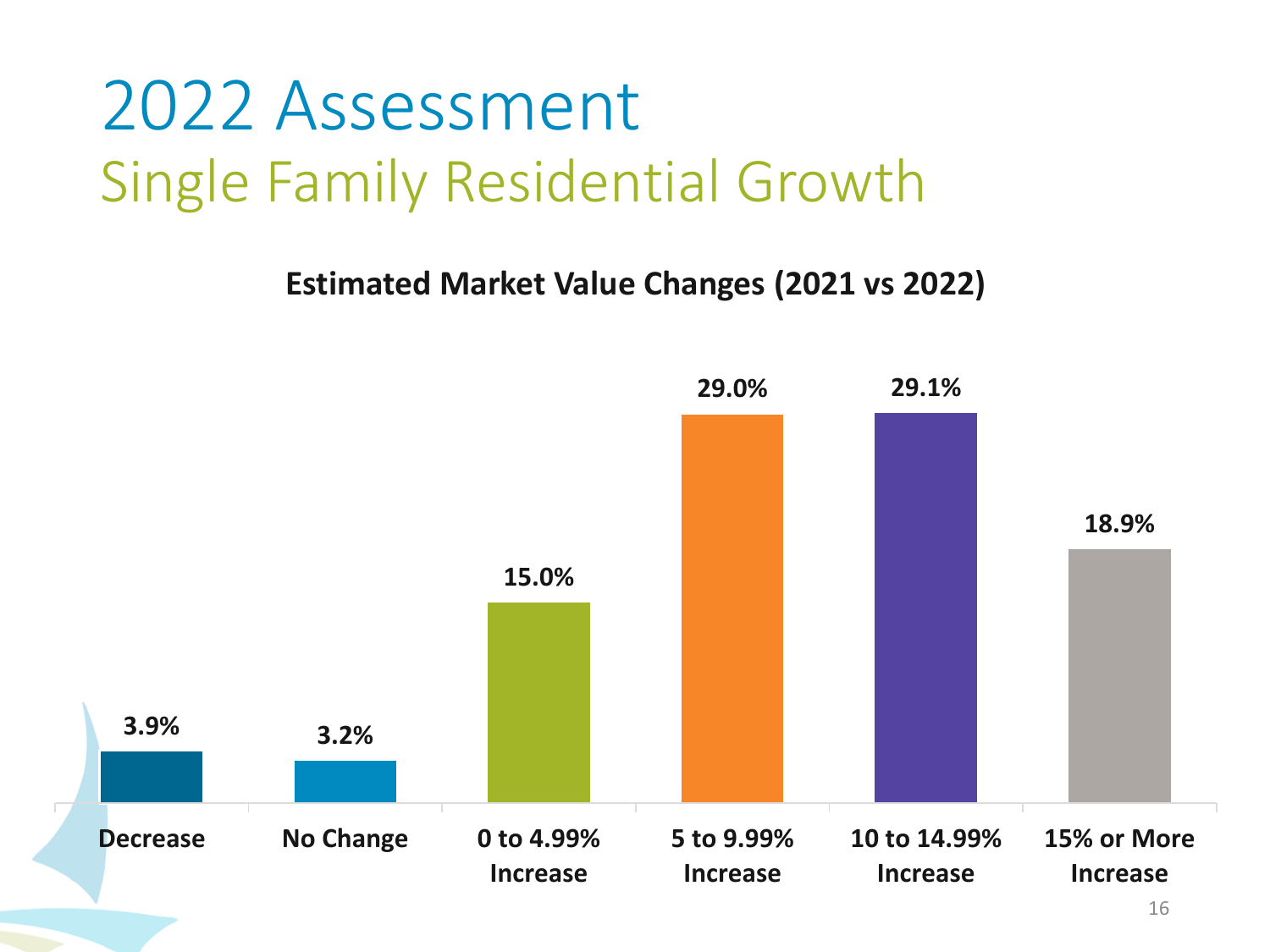2022 Assessment Single Family Residential Growth by Parcel



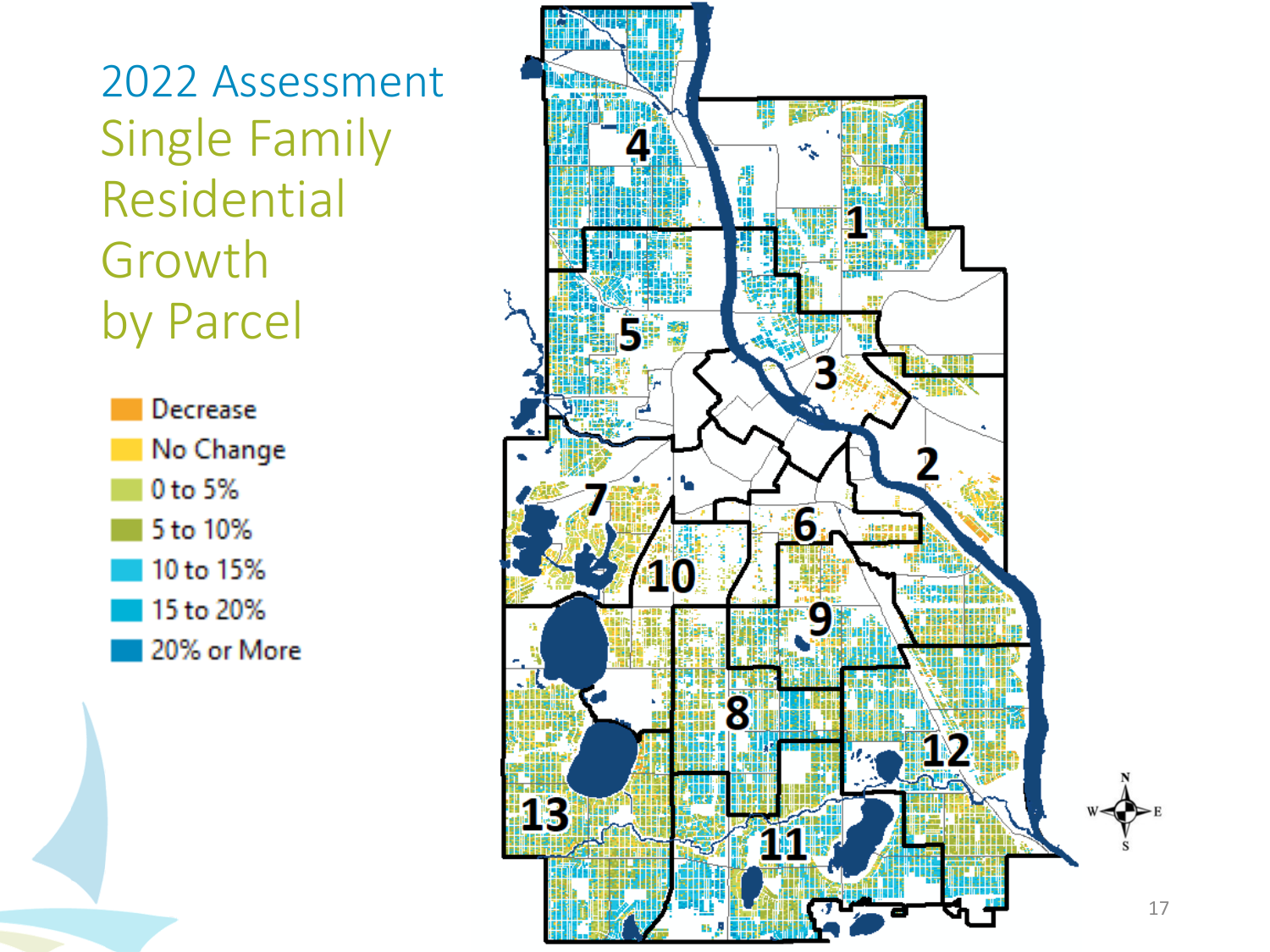2022 Assessment Residential Growth by Neighborhood (All Property Types)

> Less than -12.5%  $-10\%$  to  $-12.5\%$ -7.5% to -10%  $-5\%$  to  $-7.5\%$  $-2.5\%$  to  $-5\%$ 0% to -2.5% No Change 0% to 2.5% 2.5% to 5% 5% to 7.5% 7.5% to 10% 10% to 12.5% 12.5% or More

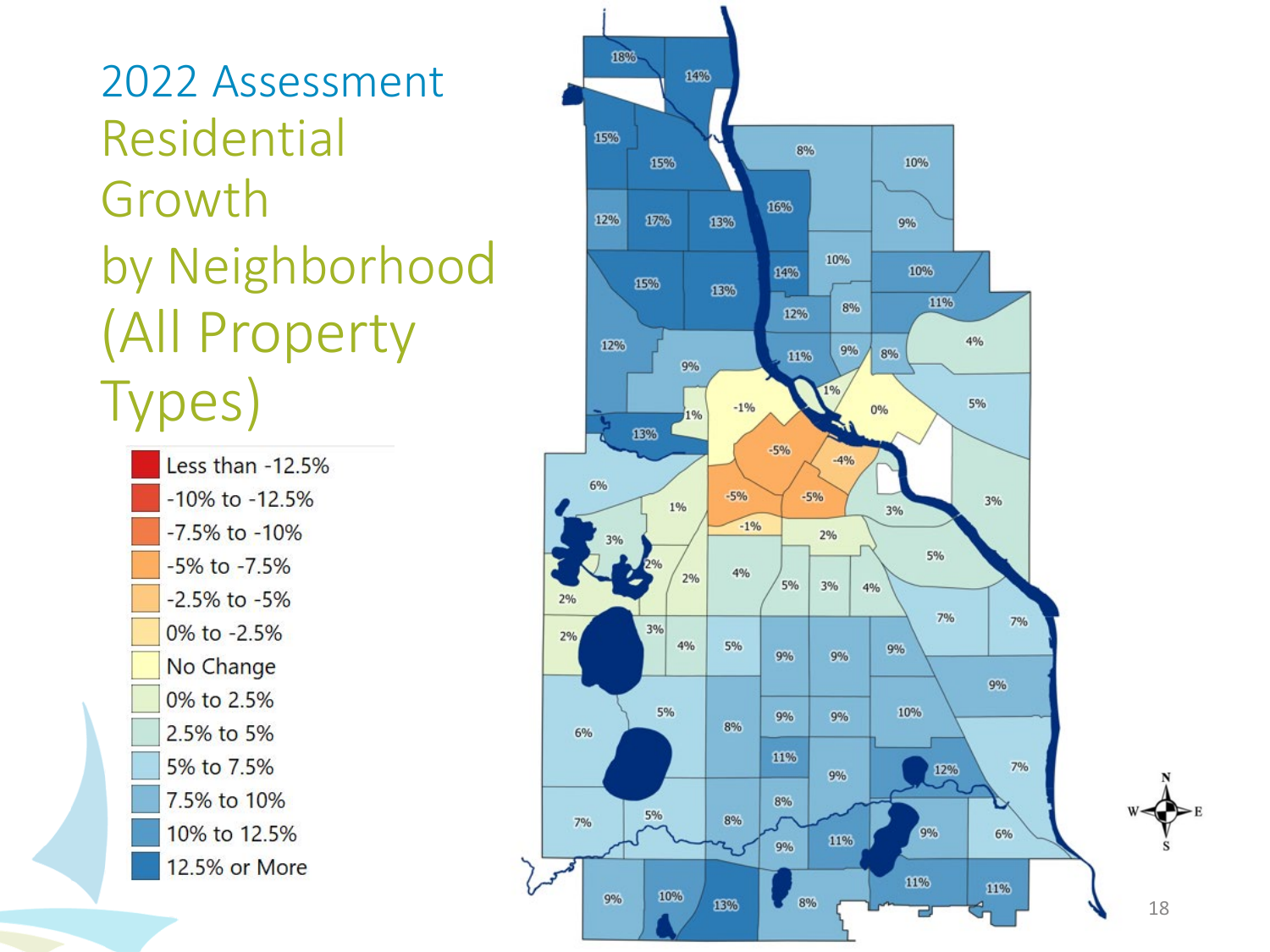## 2022 Assessment Residential by Ward

| <b>WARD</b>    | 2021 TOTAL EMV | <b>2022 TOTAL EMV</b> | <b>NEW</b><br><b>CONSTRUCTION</b> | <b>PERCENT CHANGE</b><br>(LESS NEW<br><b>CONSTRUCTION)</b> | 2022 MEDIAN<br><b>EMV</b> | <b>SALE</b><br><b>COUNT</b> | <b>MEDIAN SALE</b><br><b>PRICE</b> | <b>MEDIAN</b><br><b>SALES</b><br><b>RATIO</b> | <b>COD</b> |
|----------------|----------------|-----------------------|-----------------------------------|------------------------------------------------------------|---------------------------|-----------------------------|------------------------------------|-----------------------------------------------|------------|
| $\mathbf{1}$   | \$2.74 Billion | \$3.01 Billion        | \$14.5 Million                    | 9.3%                                                       | \$309,000                 | 563                         | \$324,800                          | 95.5%                                         | 6.0        |
| $\overline{2}$ | \$1.87 Billion | \$2.00 Billion        | \$9.8 Million                     | 6.5%                                                       | \$320,000                 | 311                         | \$342,300                          | 95.4%                                         | 6.5        |
| 3              | \$4.43 Billion | \$4.60 Billion        | \$123.8 Million                   | 1.0%                                                       | \$360,000                 | 675                         | \$388,300                          | 96.1%                                         | 6.6        |
| 4              | \$2.00 Billion | \$2.31 Billion        | \$10.1 Million                    | 14.7%                                                      | \$213,000                 | 663                         | \$237,100                          | 95.3%                                         | 7.6        |
| 5              | \$1.33 Billion | \$1.51 Billion        | \$12.8 Million                    | 12.6%                                                      | \$218,000                 | 347                         | \$249,400                          | 95.3%                                         | 7.5        |
| 6              | \$557 Million  | \$626 Million         | \$0.7 Million                     | 12.3%                                                      | \$246,000                 | 124                         | \$247,900                          | 96.1%                                         | 7.7        |
| $\overline{7}$ | \$4.13 Billion | \$4.18 Billion        | \$16.3 Million                    | 0.8%                                                       | \$398,000                 | 570                         | \$405,200                          | 97.2%                                         | 6.4        |
| 8              | \$2.49 Billion | \$2.72 Billion        | \$11.0 Million                    | 8.6%                                                       | \$321,000                 | 529                         | \$345,200                          | 95.5%                                         | 6.5        |
| 9              | \$1.37 Billion | \$1.49 Billion        | \$5.8 Million                     | 8.1%                                                       | \$264,000                 | 317                         | \$290,800                          | 95.5%                                         | 6.7        |
| 10             | \$1.83 Billion | \$1.91 Billion        | \$6.9 Million                     | 4.0%                                                       | \$363,000                 | 377                         | \$368,500                          | 96.4%                                         | 5.9        |
| 11             | \$3.80 Billion | \$4.17 Billion        | \$10.8 Million                    | 9.5%                                                       | \$391,000                 | 680                         | \$410,000                          | 95.4%                                         | 6.5        |
| 12             | \$3.62 Billion | \$4.03 Billion        | \$16.8 Million                    | 10.8%                                                      | \$300,000                 | 725                         | \$322,100                          | 95.6%                                         | 6.2        |
| 13             | \$6.36 Billion | \$6.83 Billion        | \$45.7 Million                    | 6.6%                                                       | \$499,000                 | 805                         | \$525,000                          | 96.0%                                         | 6.3        |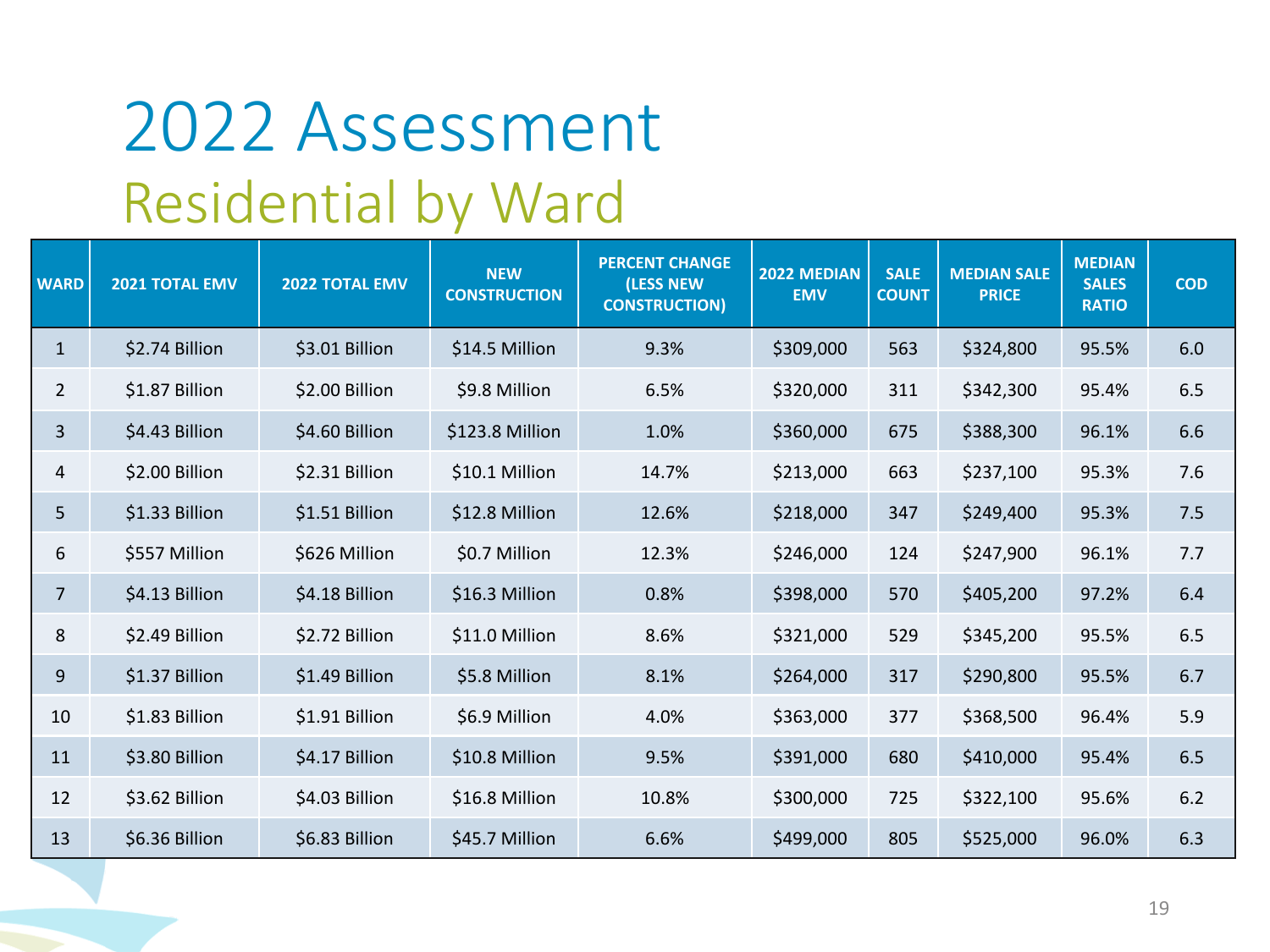# 2022 Assessment Commercial/Industrial Growth

| <b>Property Type</b>      | 2021 Total EMV | 2022 Total EMV | <b>2022 New</b><br><b>Construction</b> | <b>Net Change</b><br>(Less New<br><b>Construction</b> ) |
|---------------------------|----------------|----------------|----------------------------------------|---------------------------------------------------------|
| Commercial                | \$10.6 Billion | \$11.1 Billion | \$143.4 Million                        | $+2.8%$                                                 |
| Industrial                | \$1.4 Billion  | \$1.6 Billion  | \$22.3 Million                         | $+14.2%$                                                |
| Commercial/<br>Industrial | \$12.0 Billion | \$12.6 Billion | \$165.7 Million                        | $+4.1%$                                                 |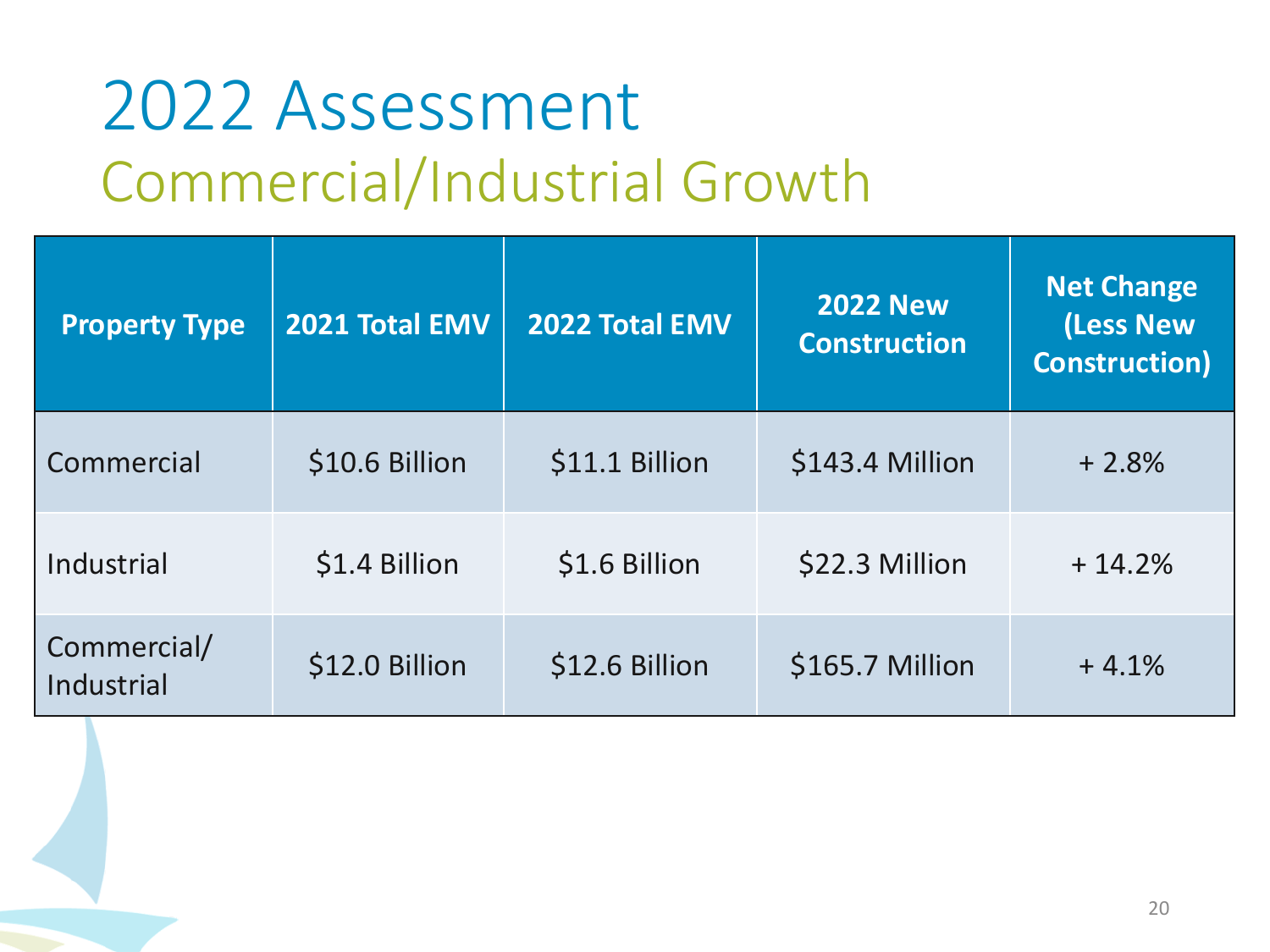## Commercial / Industrial 2013 - 2022

**Estimated Market Value by Assessment Year**



<sup>21</sup>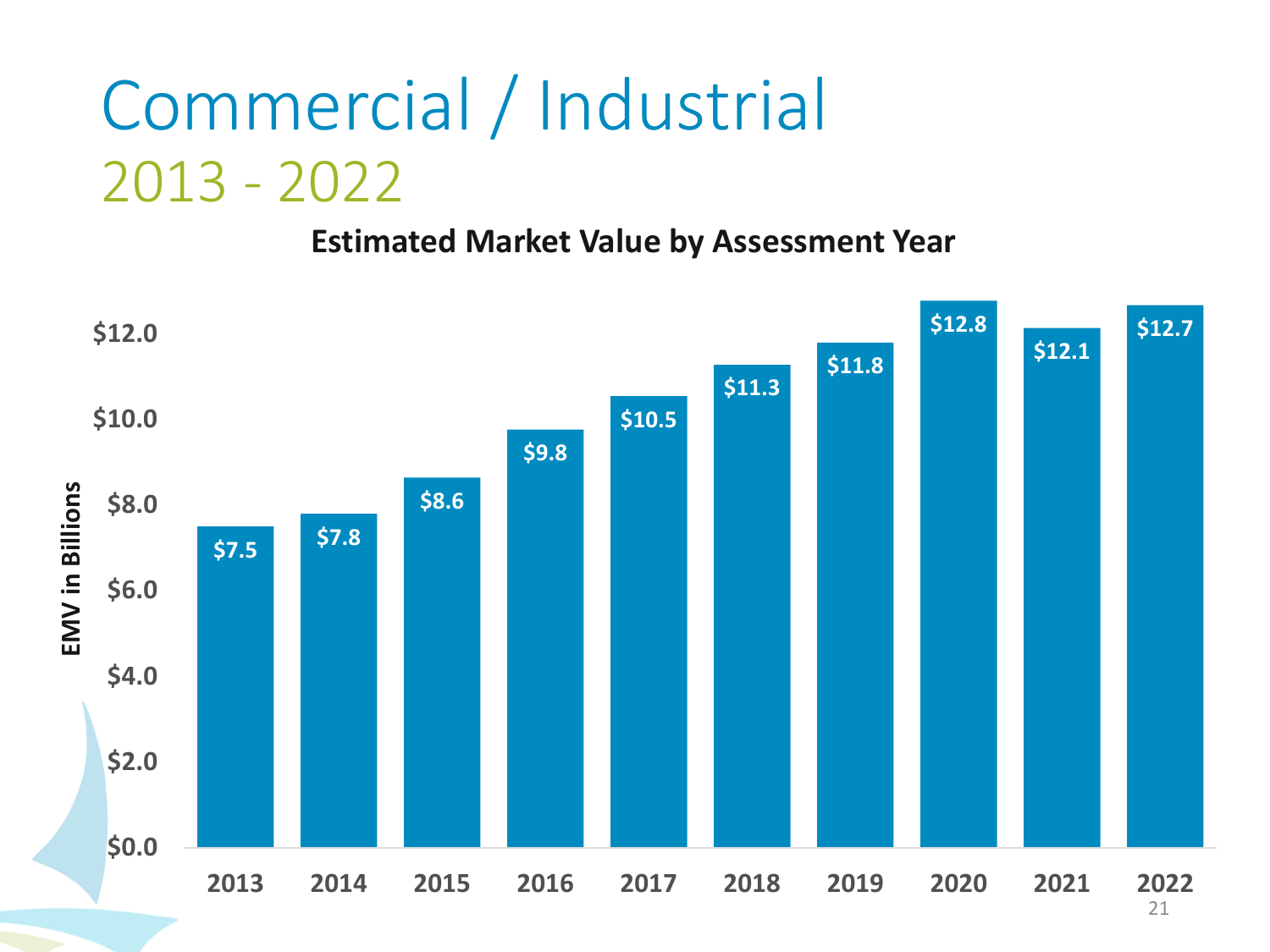### Commercial/Industrial Growth 2021 vs 2022

**EMV Growth by Commercial/Industrial Sub-Market**

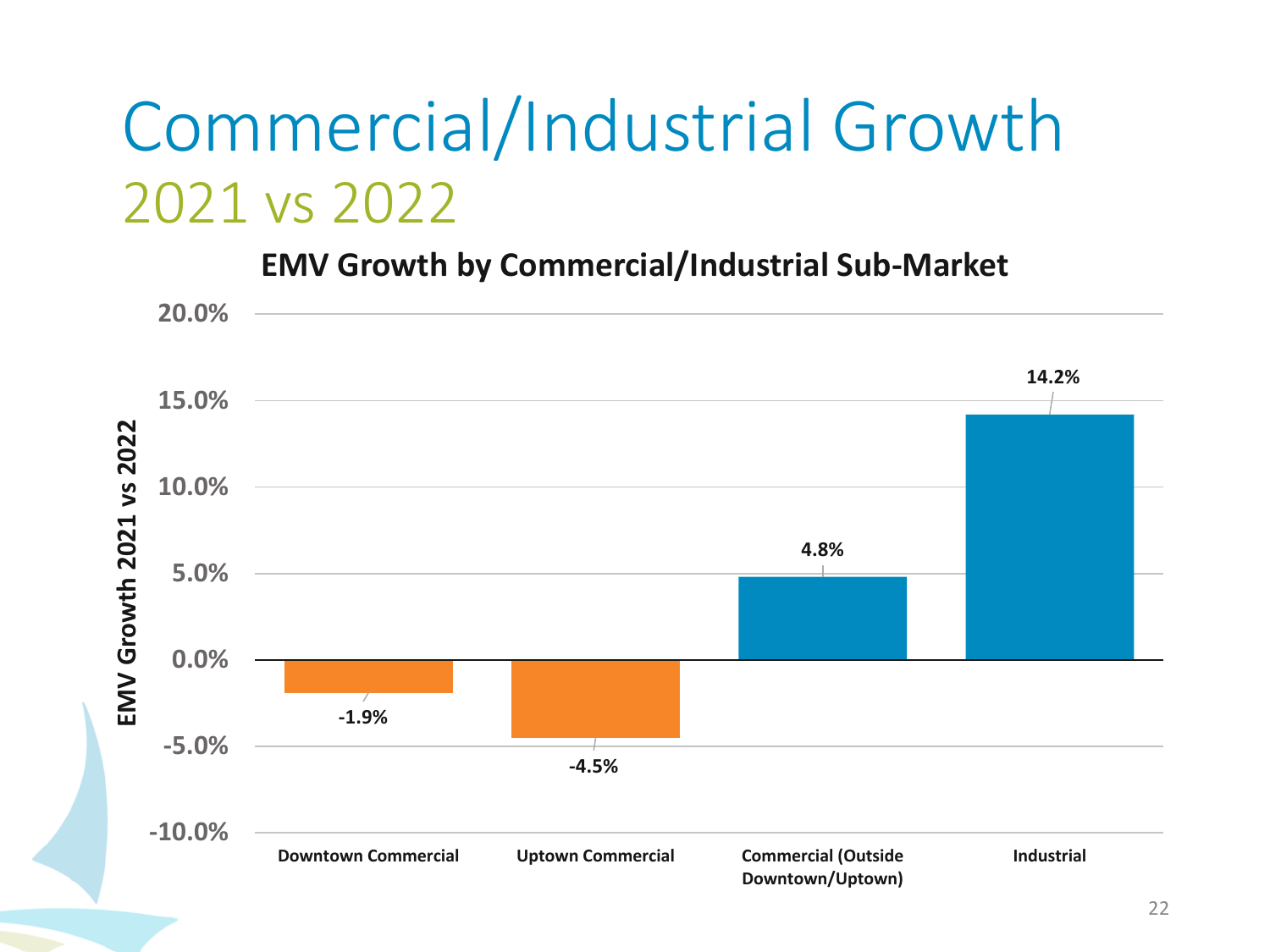#### 2022 Assessment Commercial / Industrial

#### Sales Ratio Statistics

| <b>Property Type</b>      | <b>Sale</b><br><b>Count</b> | <b>Median Sales Ratio</b><br>(90 To 105%) | <b>COD</b><br>(Below 20) | <b>PRD</b><br>(97 T <sub>0</sub> 103) |
|---------------------------|-----------------------------|-------------------------------------------|--------------------------|---------------------------------------|
| Commercial                | 83                          | 95.5%                                     | 10.6                     | 102.8                                 |
| Industrial                | 15                          | 95.2%                                     | 13.2                     | 102.3                                 |
| Commercial/<br>Industrial | 98                          | 95.3%                                     | 11.0                     | 103.8                                 |
|                           |                             |                                           |                          |                                       |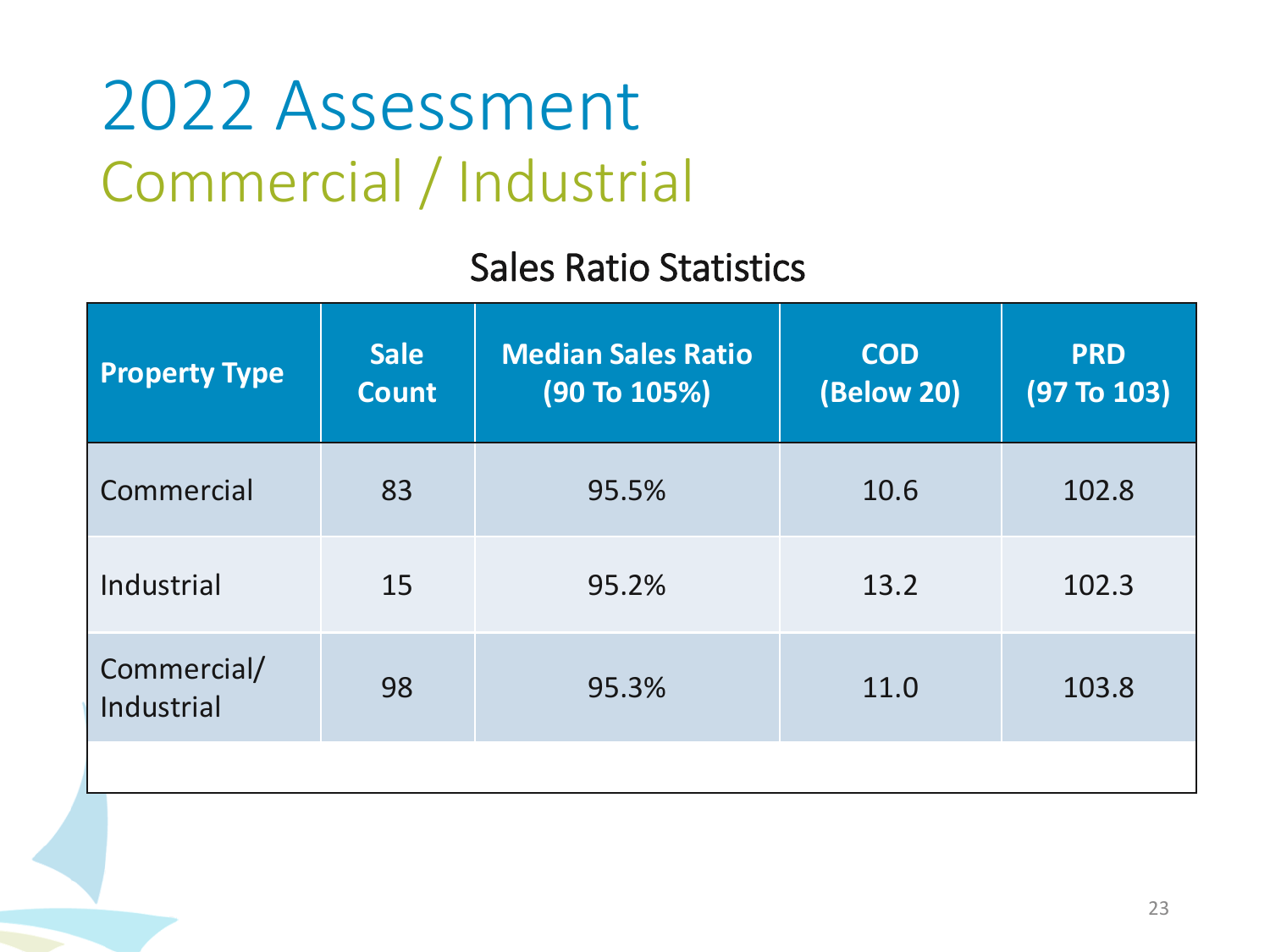## 2022 Assessment Apartment

| <b>Property Type</b> | 2021 Total EMV | 2022 Total EMV | <b>2022 New</b><br><b>Construction</b> | <b>Net Change</b><br>(Less New<br><b>Construction</b> ) |
|----------------------|----------------|----------------|----------------------------------------|---------------------------------------------------------|
| Apartment            | \$12.4 Billion | \$13.3 Billion | \$653.2 Million                        | 5.3%                                                    |

#### Sales Ratio Statistics

| <b>Property Type</b> | <b>Sale Count</b> | <b>Median Sales Ratio</b><br>$(90$ To $105\%)$ | <b>COD</b><br><b>(Below 15)</b> | <b>PRD</b><br>(97 T <sub>0</sub> 103) |
|----------------------|-------------------|------------------------------------------------|---------------------------------|---------------------------------------|
| Apartment            | 155               | 95.9%                                          | 7.2                             | 102.3                                 |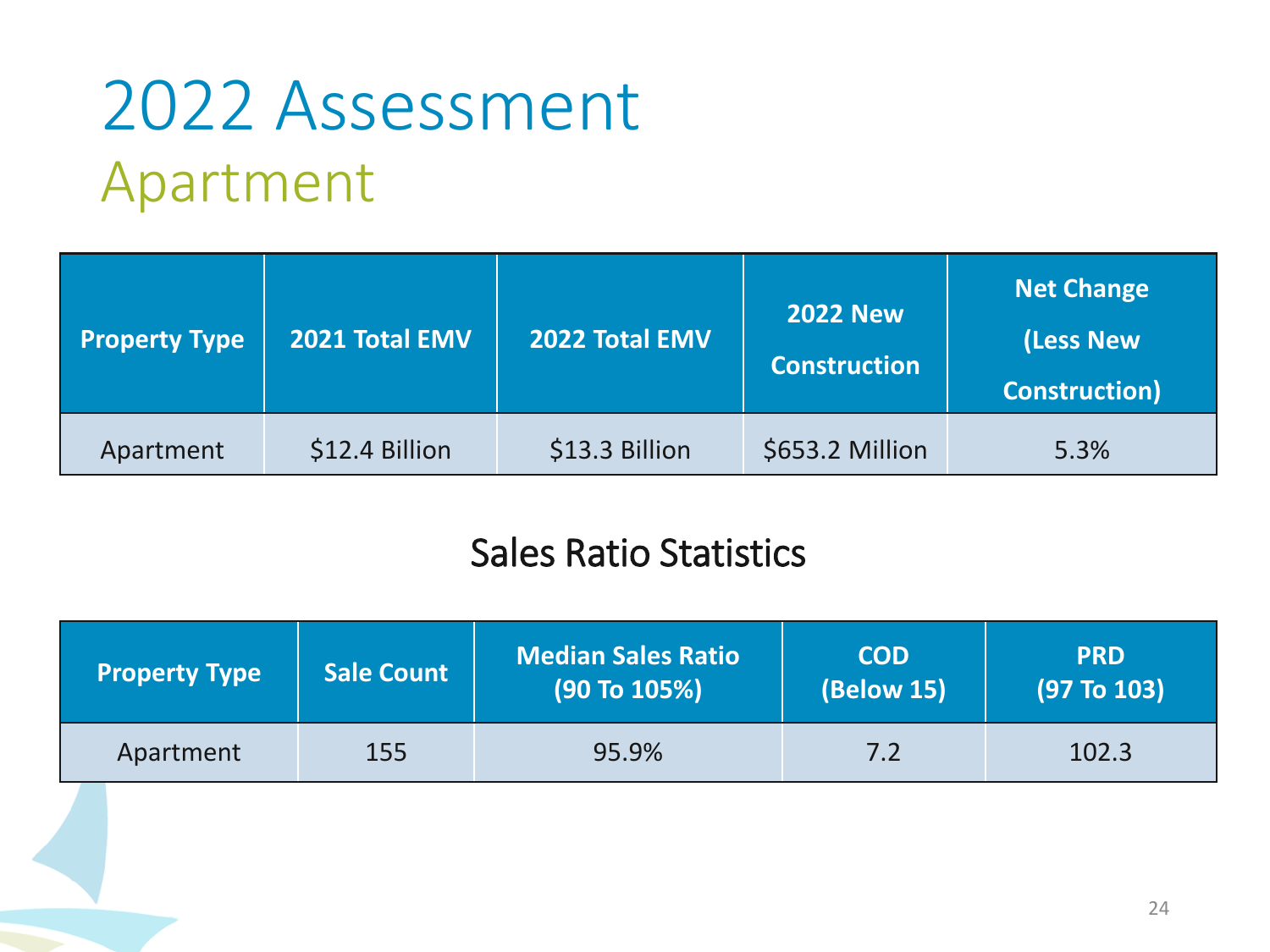#### 2022 Assessment Notice of Valuation and Classification

|                                                                    | <b>Minneapolis Assessor's Office</b><br>Rebecca Malmquist                                |                       |           | <b>Valuation Notice</b>                                                                                                                         |                                                    | 2023                                                                                                |                    |
|--------------------------------------------------------------------|------------------------------------------------------------------------------------------|-----------------------|-----------|-------------------------------------------------------------------------------------------------------------------------------------------------|----------------------------------------------------|-----------------------------------------------------------------------------------------------------|--------------------|
| vent Office                                                        | <b>City Assessor</b><br>350 Fifth St. S., Room 100                                       |                       |           | 2022 Values for Taxes Payable in                                                                                                                |                                                    |                                                                                                     |                    |
|                                                                    | Minneapolis, MN 55415-1323                                                               |                       |           |                                                                                                                                                 |                                                    |                                                                                                     |                    |
|                                                                    | www.minneapolismn.gov/assessor                                                           |                       |           | Property tax notices are delivered on the following schedule:                                                                                   |                                                    |                                                                                                     |                    |
| <b>Property ID Number:</b>                                         | 13 digit PID<br><b>Property Address</b>                                                  |                       | Step<br>Ί | Valuation and Classification Notice<br>Class: 100% Homestead<br><b>Estimated Market Value:</b><br>Homestead Exclusion:<br>Taxable Market Value: | Residential<br>\$158,000<br>\$ 23,020<br>\$134,980 | <b>See Details</b><br><b>Below</b>                                                                  | le                 |
| <b>Property Location:</b>                                          |                                                                                          |                       |           | Proposed Taxes Notice                                                                                                                           |                                                    |                                                                                                     |                    |
|                                                                    |                                                                                          |                       | Step<br>z | 2023 Proposed Tax:                                                                                                                              |                                                    | <b>Coming November 2022</b>                                                                         |                    |
|                                                                    |                                                                                          |                       |           |                                                                                                                                                 |                                                    |                                                                                                     | operty             |
| Taxpayer(s):                                                       | <b>Taxpayer Name</b>                                                                     |                       | Step      | <b>Property Tax Statement</b>                                                                                                                   |                                                    |                                                                                                     |                    |
|                                                                    | <b>Property Address</b>                                                                  |                       |           | <b>1st Half Taxes:</b><br>2nd Half Taxes:                                                                                                       |                                                    | Coming March 2023                                                                                   | Int of             |
|                                                                    | City State Zip +4                                                                        |                       |           | Total Taxes Due in 2023:                                                                                                                        |                                                    |                                                                                                     |                    |
|                                                                    |                                                                                          |                       |           | Now is the time to question or appeal                                                                                                           |                                                    |                                                                                                     |                    |
|                                                                    |                                                                                          |                       |           | your classification or valuation.                                                                                                               |                                                    |                                                                                                     | um                 |
|                                                                    |                                                                                          |                       |           | It will be too late when proposed taxes are sent this fall.                                                                                     |                                                    |                                                                                                     |                    |
|                                                                    | Your Property's Classification(s) and Values                                             |                       |           |                                                                                                                                                 |                                                    |                                                                                                     | . The              |
|                                                                    |                                                                                          | Taxes Payable in 2022 |           | <b>Taxes Pavable in 2023</b>                                                                                                                    |                                                    |                                                                                                     | br more.           |
|                                                                    |                                                                                          | (2021 Assessment)     |           | (2022 Assessment)                                                                                                                               |                                                    |                                                                                                     | ate of the         |
|                                                                    | The assessor has determined your property's classification(s) to be:                     |                       |           |                                                                                                                                                 | <b>How to Respond</b>                              |                                                                                                     | ents made          |
|                                                                    |                                                                                          | 100% Homestead        |           | 100% Homestead                                                                                                                                  |                                                    | If you believe your valuation and                                                                   |                    |
|                                                                    | If this box is checked, your classification has changed from last year's assessment.     | Residential           |           | Residential                                                                                                                                     |                                                    | property class are correct, it is<br>not necessary to contact your<br>assessor or attend any listed | he value           |
|                                                                    |                                                                                          |                       |           |                                                                                                                                                 | meetings.                                          |                                                                                                     | iter all           |
|                                                                    | The assessor has estimated your property's market value to be:                           |                       |           |                                                                                                                                                 |                                                    | If you have concerns about the                                                                      |                    |
| <b>Estimated Market Value (EMV)</b>                                |                                                                                          | \$145,000             |           | \$158,000                                                                                                                                       |                                                    | information on this notice, please<br>contact your assessor. If your                                |                    |
|                                                                    | Several factors can reduce the amount that is subject to tax:                            |                       |           |                                                                                                                                                 |                                                    | questions or concerns are not<br>resolved, more formal appeal                                       |                    |
| <b>Green Acres Value Deferral</b>                                  |                                                                                          |                       |           |                                                                                                                                                 | options are available.                             |                                                                                                     |                    |
| <b>Rural Preserve Value Deferral</b><br><b>Open Space Deferral</b> |                                                                                          |                       |           |                                                                                                                                                 |                                                    | Please read the back of this notice                                                                 |                    |
| <b>Platted Vacant Land Deferral</b>                                |                                                                                          |                       |           |                                                                                                                                                 |                                                    | for important information about                                                                     |                    |
|                                                                    | <b>Exclusion for Veterans With Disabilities</b>                                          | \$0                   |           | \$0                                                                                                                                             |                                                    | the formal appeal process.                                                                          |                    |
| <b>Mold Damage Exclusion</b>                                       |                                                                                          |                       |           | \$23.020                                                                                                                                        |                                                    |                                                                                                     | OUT CASE           |
|                                                                    | Homestead Market Value Exclusion                                                         | \$24,190              |           |                                                                                                                                                 |                                                    |                                                                                                     | Division o         |
| <b>Taxable Market Value (TMV)</b>                                  |                                                                                          | \$120,810             |           | \$134,980                                                                                                                                       |                                                    |                                                                                                     | hich taxes         |
|                                                                    | The following values (if any) are reflected in your estimated and taxable market values: |                       |           |                                                                                                                                                 |                                                    |                                                                                                     | s Division         |
| New Improvement Value                                              | \$0                                                                                      |                       |           |                                                                                                                                                 |                                                    |                                                                                                     |                    |
|                                                                    |                                                                                          |                       |           |                                                                                                                                                 |                                                    |                                                                                                     |                    |
|                                                                    | The classification(s) of your property affect the rate at which your value is taxed.     |                       |           |                                                                                                                                                 |                                                    |                                                                                                     | tion and<br>Court: |
|                                                                    |                                                                                          |                       |           | The following meetings are available to discuss or appeal your value and classification:                                                        |                                                    |                                                                                                     | 627-3529           |
|                                                                    |                                                                                          |                       |           | County Board of Appeal and Equalization                                                                                                         |                                                    |                                                                                                     |                    |
|                                                                    | Local Board of Appeal and Equalization                                                   |                       |           |                                                                                                                                                 |                                                    |                                                                                                     |                    |
| April 18 2022 at 10:00 a.m.                                        | Online Virtual Meeting is scheduled                                                      |                       |           | Monday June 13 2022                                                                                                                             |                                                    |                                                                                                     |                    |
| Minneapolis City Hall                                              |                                                                                          |                       |           | Hennepin County Government Center                                                                                                               |                                                    |                                                                                                     |                    |
|                                                                    | 350 South 5th Street. Room 319                                                           |                       |           | 300 South 6th Street                                                                                                                            |                                                    |                                                                                                     |                    |
| Minneapolis MN 55415                                               |                                                                                          |                       |           | Minneapolis MN 55487                                                                                                                            |                                                    |                                                                                                     |                    |
|                                                                    |                                                                                          |                       |           | Appointments are recommended                                                                                                                    |                                                    | To make an appointment call 612-348-7050 by May 18 2022                                             |                    |

Attention: If you want help translating this information or are hard of hearing, call 612-673-3000 or TTY 612-673-2157 Para asistencia 612-673-2700 - Rau key pab 612-673-2800 - Hadii aad Caawimaad u baahantahay 612-673-3500

• Notices will be mailed by **March 18, 2022**.

- To be determined if on-site inspections will be conducted due to Covid-19 concerns.
- The notices are color coded in green to align with Hennepin County's initiative to color code value notice with the tax year (2023 tax statement).

\*\*\*Personal property notices will have a pink highlight

- Information about contacting our office and appeal process is on the notice.
- Applications can be submitted online, by mail, or by secure drop box.
- 25 • Resources available on our website – Neighborhood Sales Finder and Property Tax Estimator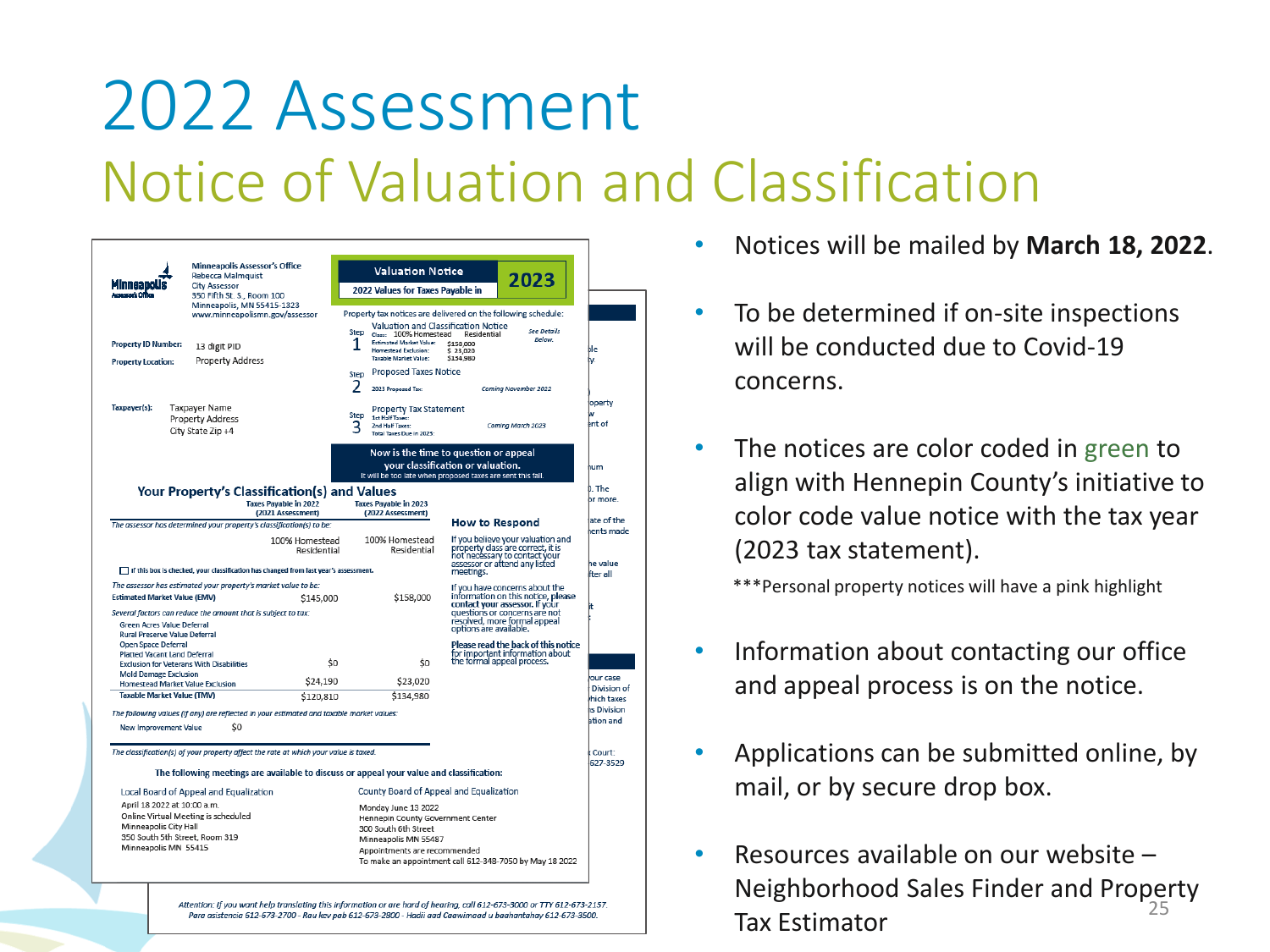#### 2022 Assessment Key Dates

- **March 18** Value Notice Mail Date
- **April 18** Local Board of Appeal and Equalization convenes
- **April 19-TBD** Local Board of Appeal and Equalization reconvenes
- **June 13** Hennepin County Board of Appeal and Equalization convenes